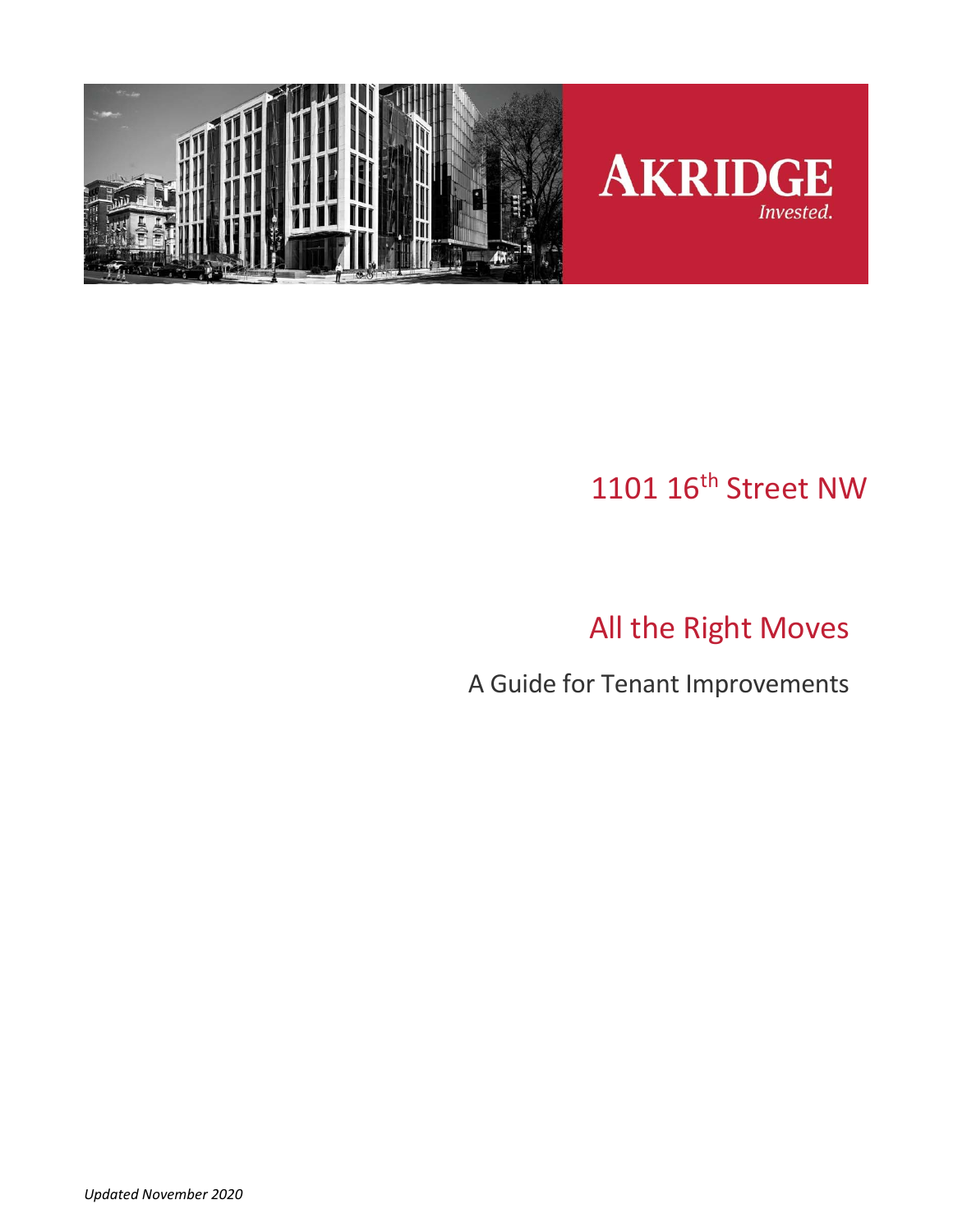# **TABLE OF CONTENTS**

| <b>Section</b> | Page |
|----------------|------|
|                |      |
|                |      |
|                |      |
|                |      |
|                |      |
|                |      |
|                |      |
|                |      |
|                |      |
|                |      |
|                |      |
|                |      |
|                |      |
|                |      |
|                |      |
|                |      |
|                |      |
|                |      |
|                |      |
|                |      |
|                |      |
|                |      |
|                |      |
|                |      |
|                |      |
|                |      |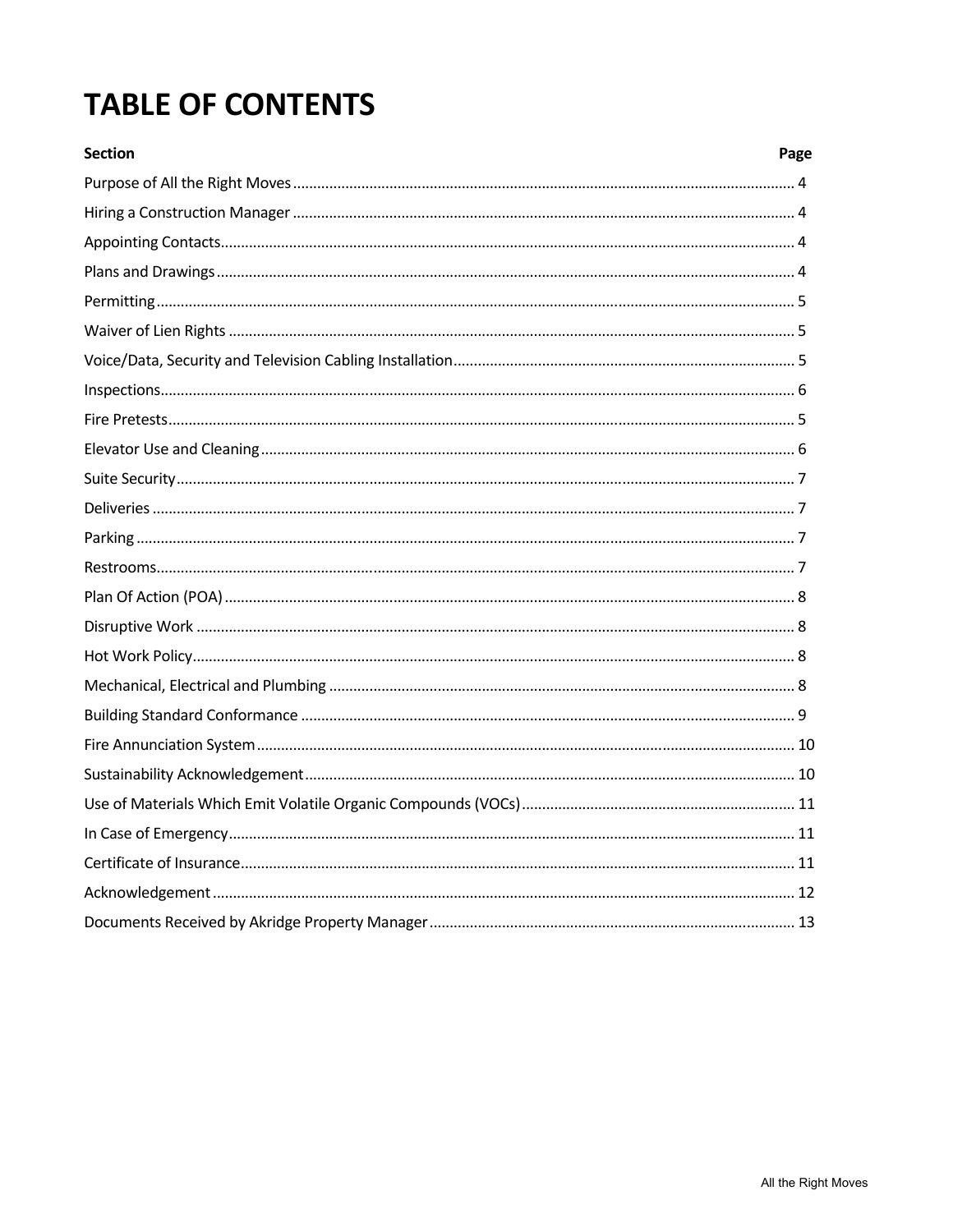# **TABLE OF CONTENTS CONTINUED**

| <b>Section</b> | Page |
|----------------|------|
|                |      |
|                |      |
|                |      |
|                |      |
|                |      |
|                |      |
|                |      |
|                |      |
|                |      |
|                |      |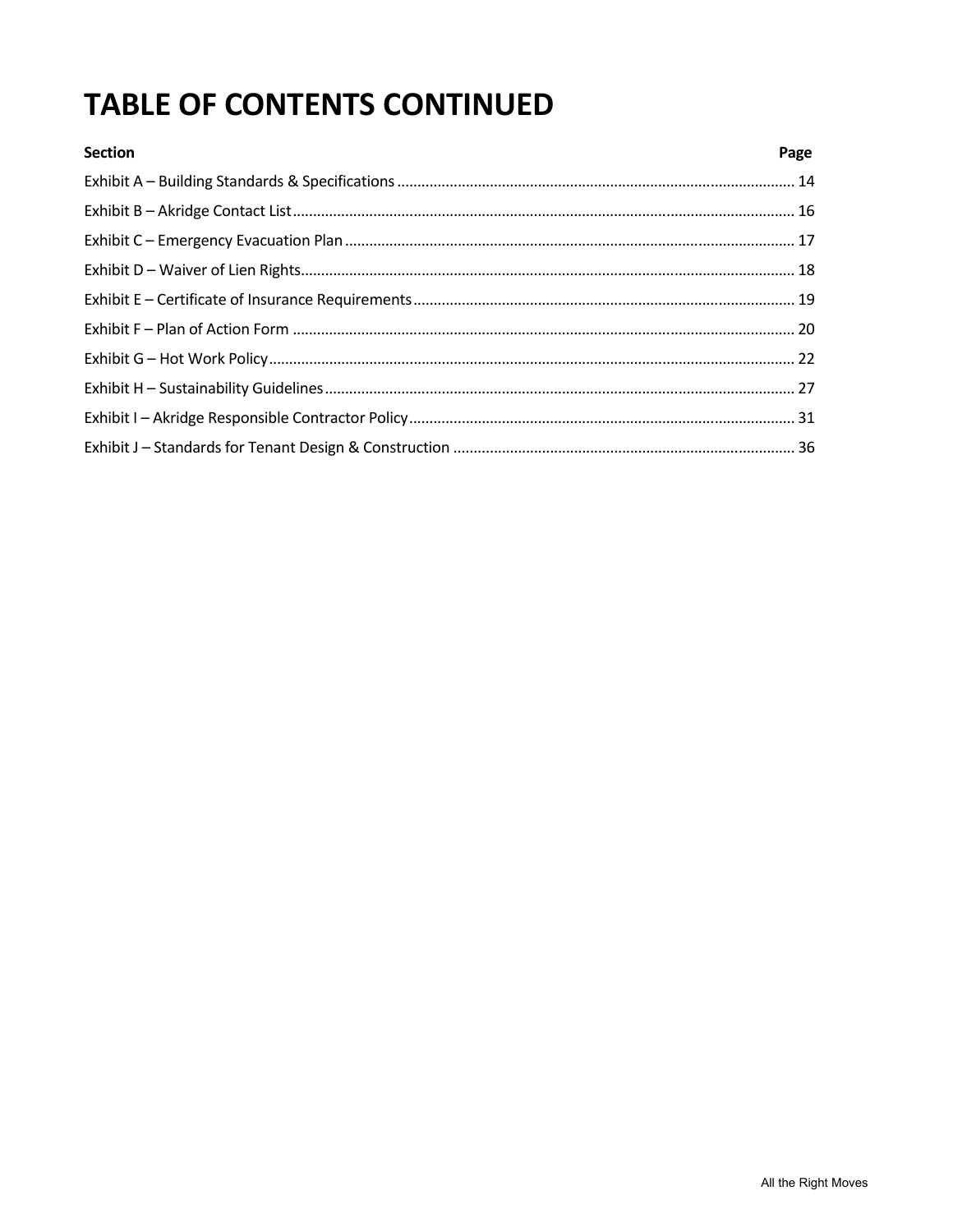#### **Purpose of All the Right Moves**

It is our goal to clearly outline responsibilities of all individuals providing services in buildings managed by Akridge, to coordinate related responsibilities, and to ensure that our Clients' best interests are always protected. To help minimize any inconvenience to our Clients we have prepared the following project rules and guidelines. These guidelines are intended to assist all parties involved in the construction process however, should any procedure in any way conflict with the terms of the Agreement of Lease, the Lease terms shall prevail.

Our personnel are always available to assist you and are willing to do everything they can to accommodate everyone's needs; however, we must be kept properly advised of construction activities to protect the components of the building, and, more importantly, the people who use it. Should you have any specific questions that are not addressed in this booklet, please contact your Property Manager (See **Exhibit B**).

Thank you for your cooperation.

#### **Hiring a Construction Manager**

Most Clients elect to have Akridge act as Construction Manager for all build‐outs. However, should your firm decide to hire and supervise its own contractor, we will require a copy of the following items:

- Executed Waiver of Lien Rights (**Exhibit D**)
- Contractor's Insurance Certificate (**Exhibit E**)
- Contractor's License as required by jurisdiction
- Sub-Contractors' License as required by jurisdiction

It is both the Client's and the Client's architect's responsibility to ensure that all work performed meets base building specifications and local building, plumbing, electrical and mechanical codes. Work that does not meet these requirements will need to be corrected and brought into conformance. Building Standards and Specifications are included in **Exhibit A**.

The General Contractor is responsible for following and enforcing all the regulations in this guide, and it is their responsibility to ensure that all subcontractors, vendors and installers also observe these rules. A GC Supervisor is required on‐site when their subcontractors are working.We ask that construction workers remain in their designated area. Throughout the job, any construction workers found in any area other than their construction area may be dismissed from the building.

Akridge expects that its Vendors, as well as those working for building Clients, will embrace and uphold the commitment to integrity described in the Akridge Responsible Contractor Policy (See **Exhibit I**).

#### **Appointing Contacts**

The Construction Manager, General Contractor, and an Akridge representative will meet prior to commencement of work, and each will appoint contacts for scheduling and coordinating special job requests. The contact for Akridge will be the Property Manager. See Contact List (**Exhibit B)** for specific contacts and phone, e‐mail addresses and cell phone numbers.

Please coordinate any special requests (e.g., scheduling riser draining, core drilling, fire alarm testing, deliveries, after‐ hours work, etc.) with the Property Manager.

#### **Plans and Drawings**

Three (3) sets of construction plans should be submitted to Akridge for review and approval prior to submittal for permit and contract pricing. It is recommended that a pre-construction meeting and pre-installation meetings are scheduled and conducted between the Client, contractor and Akridge to review work prior to commencement. Additionally, to avoid possible reinstallation of finishes, it is encouraged to submit shop drawings of all finishes (ceramic tile, marble, stone, carpet seaming, wall covering, etc.) prior to installation. Akridge approval of these drawings shall not relieve the Client or the architect from responsibility for any cost incurred due to changes required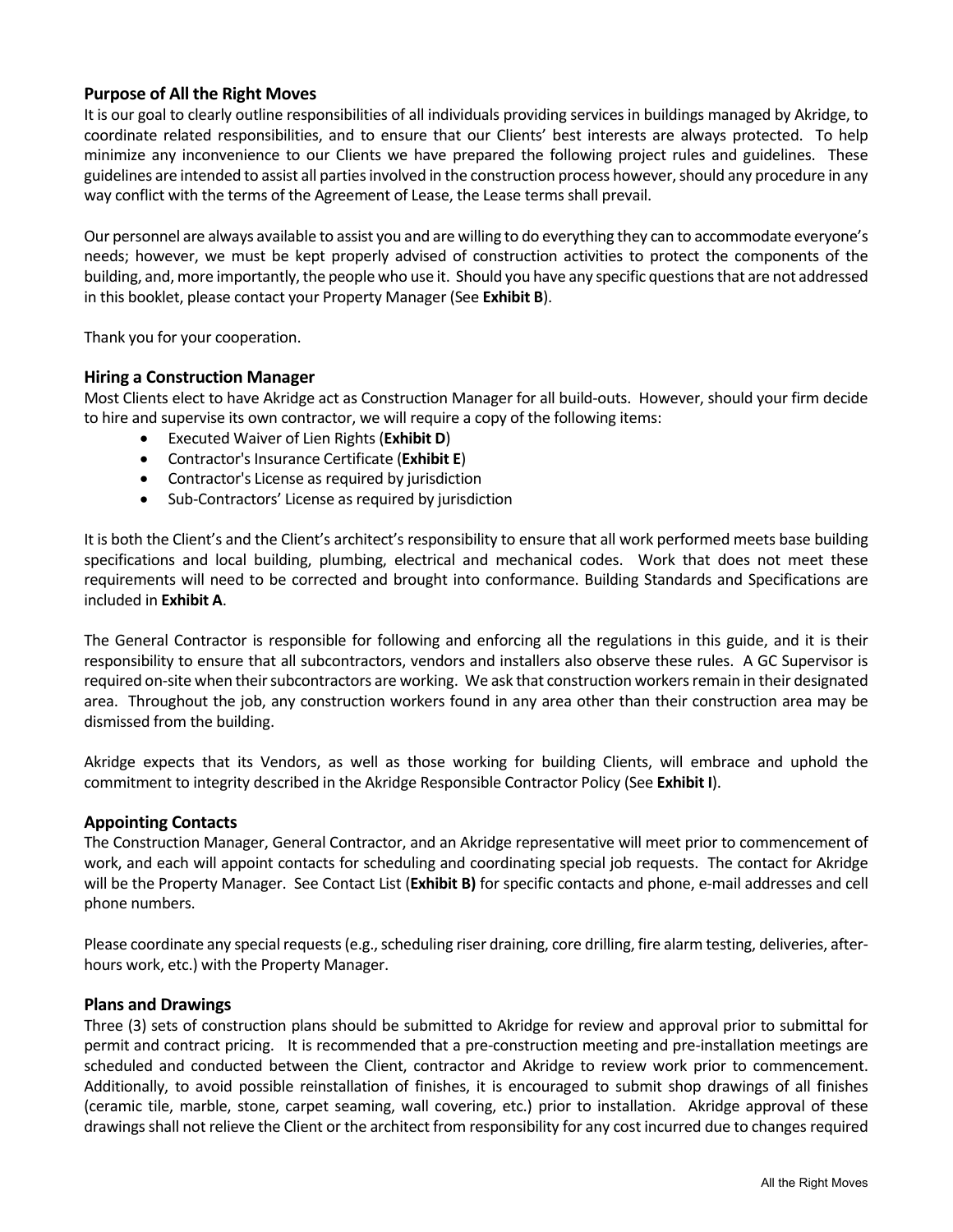to comply with current laws, regulations, codes, ordinances, or from errors or omissions in the contract documents and on‐site surveys.

We strongly recommend site surveys be performed by the architects and engineers to identify any existing conditions that may affect the design of your suite to limit increased construction costs. Due to differing site conditions, Akridge reserves the right to approve all project architects and engineers.

See **Exhibit J**, Standards for Tenant Design and Construction, for specific items that need to be addressed in the Tenant Plans.

At the completion of the construction project, Akridge requires Contractor to submit a complete set of "As Built Drawings" to the building Engineer for the building files.

#### **Permitting**

Prior to commencement of construction, a construction permit is to be provided to the Property Manager, along with one copy of the approved permit drawings.

#### **Waiver of Lien Rights**

Partial Lien Waivers from the General Contractor are required to be submitted with all payment applications. Unconditional Lien Waiver is required to be submitted with all final payment applications from the General Contractor and/or all subcontractors. **Exhibit D is an example of the standard Waiver of Lien Rights.** 

#### **Voice/Data, Security and Television Cabling Installation**

Please remember that it is the responsibility of the Client to contact and contract with the voice/data, security and cabling installation contractors. The Akridge IT Department is available to assist you in choosing a vendor or to review data, voice, or cabling proposals in regard to complying with building standards. You may contact Akridge IT at helpdesk@akridge.com.

The installation of all voice/data, security and cabling work should be completed prior to the close in of the interior partitions and coordinated with the General Contractor. Please refer to **Exhibit A** for information specific to your building.

Please ensure the voice/data, security and cabling contractors obtain the required low voltage permit and submit a current Certificate of Insurance prior to commencing work and submit a current certificate of insurance to Akridge.

#### **Inspections**

Part of the permitting process of construction involves several inspections during different times in the construction process. The Client has the option of using a third party inspector which can be arranged by the General Contractor.

For the Fire Marshall Inspection, both the District Fire Department and Akridge require a pretest. It is the General Contractor's responsibility to arrange and coordinate all required parties at least 48 hours (2 business days) in advance. Pretests are to be scheduled prior to 7:30 AM if possible to ensure the least amount of disruption to the other Clients in the building.

*The District of Columbia also requires all new tenants to acquire a Certificate of Occupancy (COO) inspection prior*  **to moving in to their space.** http://dcra.dc.gov/service/zoning-certificates-occupancy for those Clients who hire Akridge as their Construction Manager, we will ensure that the necessary paperwork is filed with the District when submitting the application for a building permit.

If a Client elects to use another firm to perform their build‐out, be sure the Construction Manager schedules an inspection and secures a COO prior to the building final inspection. We are unable to allow Clients to move into their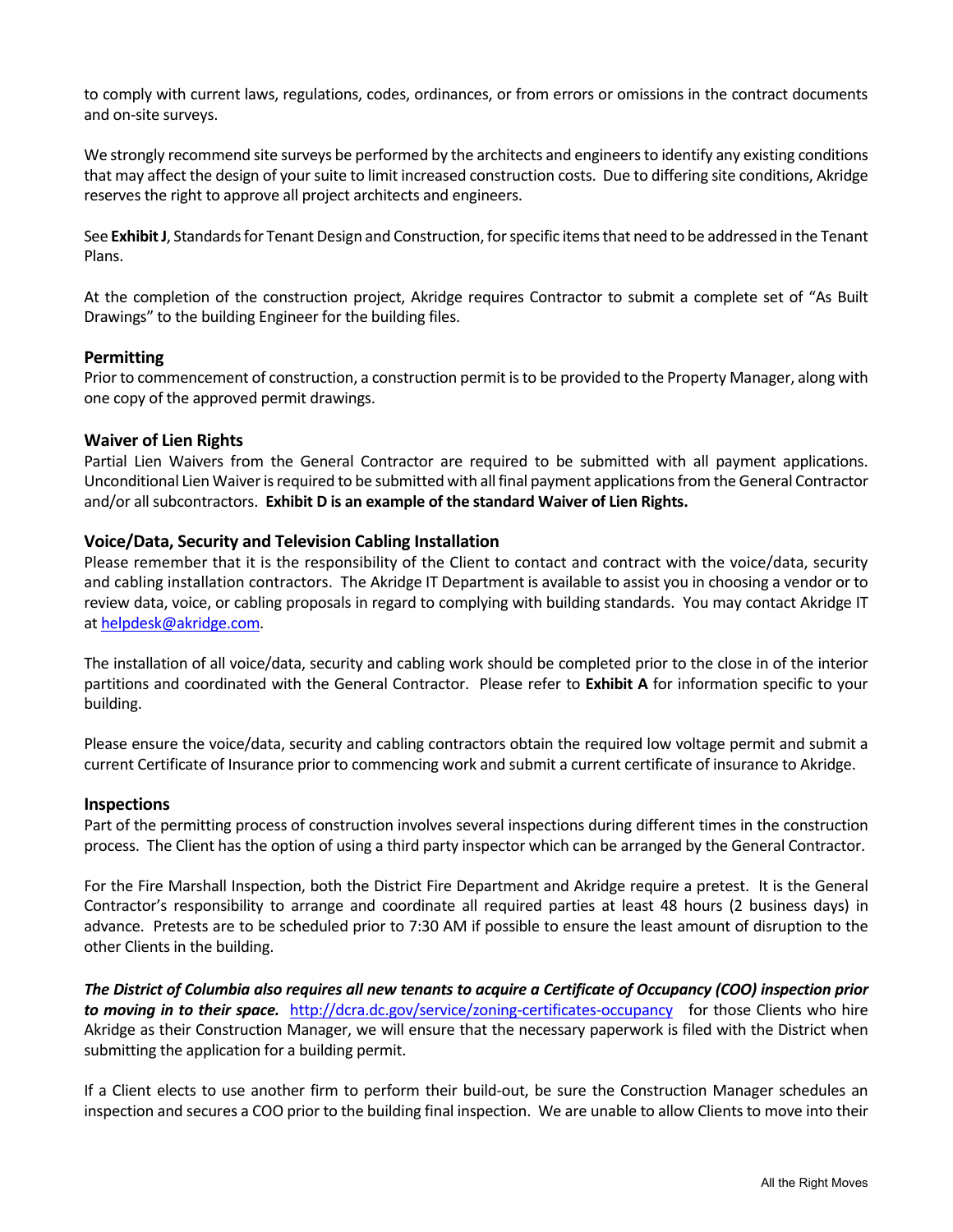space until a COO is secured and a final building inspection has been performed. A copy of the COO must be provided to the Property Manager.

#### **Fire Pretests**

Fire pretests should include but are not limited to the following guidelines:

- Test all strobes by activating the pull station. Be sure that the building annunciator panel has labeled the specific location of the pull station.
- Test the audible system to be sure that the bells/speakers can be heard from each office in the space with the door closed.
- Test the visual location of all strobes in operation to be sure that strobes can be seen from the door of each office/room and each room to be used by more than one person, i.e. copy room, work room, pantry, reception area, library, and conference room.
- Check all fire exit signs to be sure they do not present a conflict of egress and can be seen from the door of each office/room. Also be sure exit signs are of the same design/color as building standard (check with jurisdiction).
- Check all sprinkler heads to make sure that all escutcheon plates are installed and are tight to the ceiling.
- Make sure that all shelves and/or storage are at least 18" from the ceiling.
- $\bullet$  If there is an electronic access system installed, ensure the door(s) (such as suite entry and stairway) unlock(s) automatically during the test.
- Be sure to have approved sprinkler drawings on-site as well as all up-to-date permit drawings, the construction permit, low voltage permit (for telephone/data installation), cut sheets for all devices including smoke detectors, heat detectors, pull stations, strobes, exit signs, speakers, water flow and tamper switches and the pre‐occupancy data (POD) sheet.
- Be sure that a qualified representative of the electrical subcontractor as well as the superintendent/foreman for the General Contractor is on site for both the pre-test and for the Inspection by the Fire Marshall.
- Contractor is required to notify Akridge at least 48 hours (2 business days) in advance of test.
- Test flow switch by way of test valve at floor take off.
- Check elevator recall and pressurization systems.

#### **Elevator Use and Cleaning**

Please use the following guidelines while using the building elevators:

- Elevators may not be used to haul materials without the express prior consent of Akridge. The building freight elevator has a **2500 lbs. capacity**.
- Elevator dimensions are:
	- o **Rear Entrance Door Opening:** 
		- **Height 6ft 8in**
		- **Width 3ft 6in**
		- **Diagonal 7ft 6in**
	- o **Inside Cab:** 
		- **Max Height 7ft 8in**
		- **Max Width Door to Door 5ft 10 ½ in**
		- **Max Width Wall to Wall 5ft 11 ½ in**
		- **Handrail to Handrail Width 5ft 7 ½ in**
		- **Panel Door to Panel Wall 5ft 7in**
		- **Diagonal Sidewall Floor to Ceiling 9ft 6in**
		- **Diagonal Door Floor to Ceiling 9ft 2in**
		- **Diagonal Floor Corner to Ceiling Corner 10ft 5in**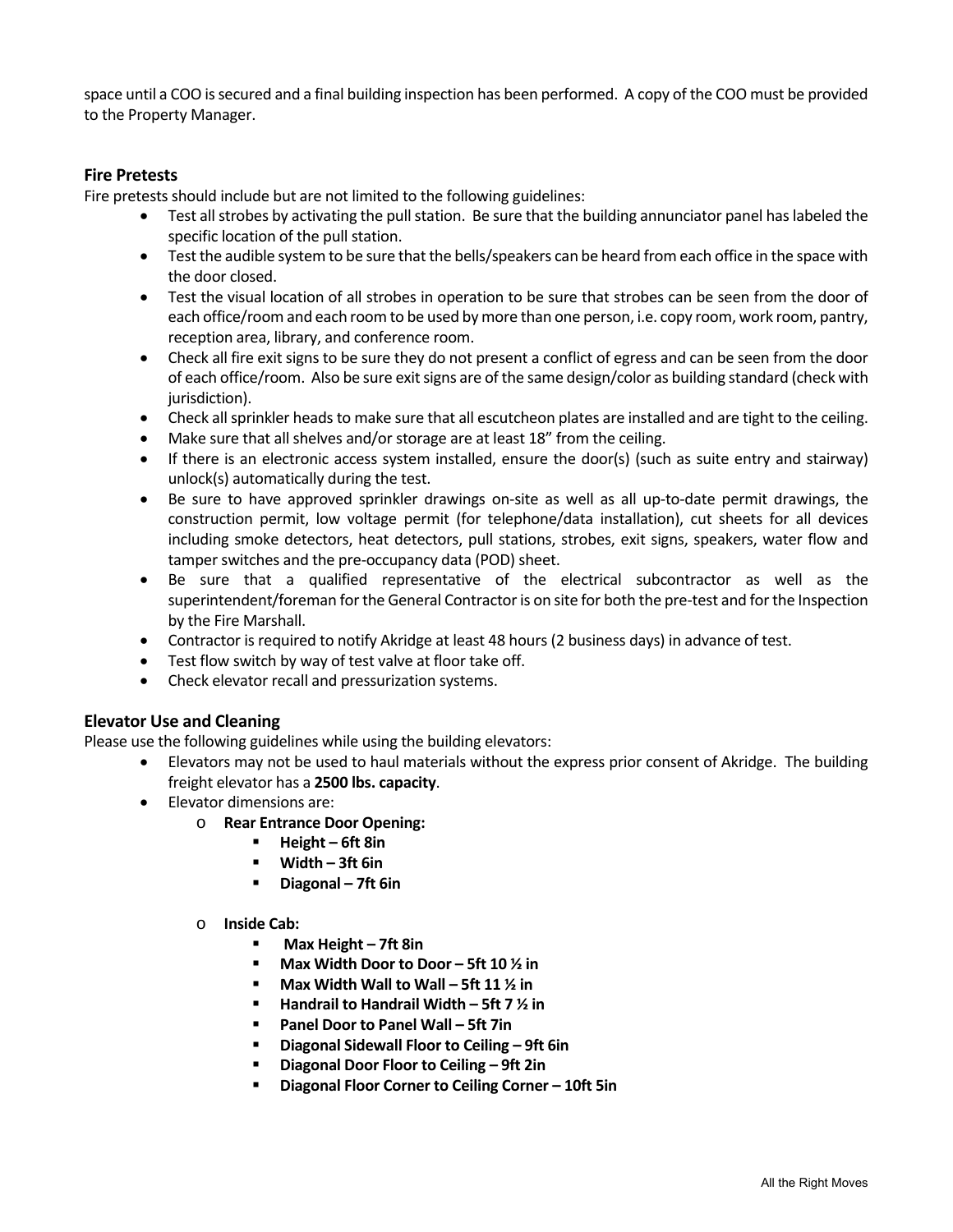- Construction materials and tools are to be hauled on the freight elevator only. Violation of this regulation may result in immediate removal of the contractor from the building.
- When hauling large amounts of materials such as studs, etc. care must be taken to protect the elevators. To assist in damage prevention, Akridge, at any time, may require contractor to provide protective elevator pads or may request the contractor make special alterations to the freight elevator to protect the elevator finishes during construction. Contractor to provide written plan for temporary protection and submit to Akridge for prior approval. The contractor shall be responsible for the installation and removal of pads or extra protection and for any damages that may occur. Any damage to the elevator, mechanically or aesthetically, will be billed to the contractor.
- Elevator handrails are not to be used as a chair or to hold supplies.
- Elevators are to be locked on independent service for the hauling of materials. Please do not hold doors open by propping or by wedging materials in their tracks, this may cause serious damage to the system. Repairs for any damage incurred will be billed to contractor.
- Use of freight elevators for construction and movement of materials is to be scheduled with the Property Manager and may be limited on weekdays to the hours of 5:00 AM through 7:30 AM; 9:30 AM through 11:30 AM and 1:30 PM through 4:30 PM or after 6:30 PM. For weekend use, please coordinate with the Property Manager for specific hours and durations desired. Arrangements must be made with Akridge at least 48 hours (2 business days) in advance to have the elevators put on independent service, or by Thursday if scheduling weekend usage. Please call 202.638.3000 or your Property Manager and we will be happy to help you.
- Use of freight elevators for construction and movement of debris is to be scheduled with the Property Manager and may be limited to hours up until 7:30 AM or after 6:30 PM on weekdays. For weekend use, please coordinate with the Property Manager for specific hours and durations desired. Arrangements must be made with Akridge at least 48 hours (2 business days) in advance to have the elevators put on independent service or by Thursday if scheduling weekend usage. Please call 202.638.3000 or your Property Manager and we will be happy to help you.
- Elevators must be cleaned after each use; this includes removing debris from the tracks and wiping dirt and dust from the panels.

#### **Suite Security**

#### **New Security**

The Client should contact the security company providing service to the building to discuss security needs at least 45 days prior to the completion of construction. See **Exhibit A** for the name and telephone number of the security company. The Property Manager must be notified of any deviation from the building standard suite security.

#### **Existing Security**

We recommend that existing suite security be deactivated during the construction period or that the construction foreman is provided a security key so that he may deactivate your system each morning before beginning construction. Akridge does not have keys to Client security systems and therefore are unable to reset false alarms. Please note police may issue citations for false alarms.

#### **Deliveries**

Major deliveries of construction materials are to be coordinated with the Property Manager at least 48 hours (2 business days) in advance. Certain daytime deliveries may be scheduled during the hours of 7:00 am to 4:00 pm, Monday through Friday.

 Deliveries must be made through the service entrances. Because the building has security on the perimeter doors, Akridge must be notified so we may deactivate the security prior to delivery. The contractor may be required to provide protective materials such as Masonite to cover floors. It is also required that Akridge personnel be present if the delivery occurs after normal business hours. *Please note that Akridge personnel time will be billed directly to the Contractor or Client.*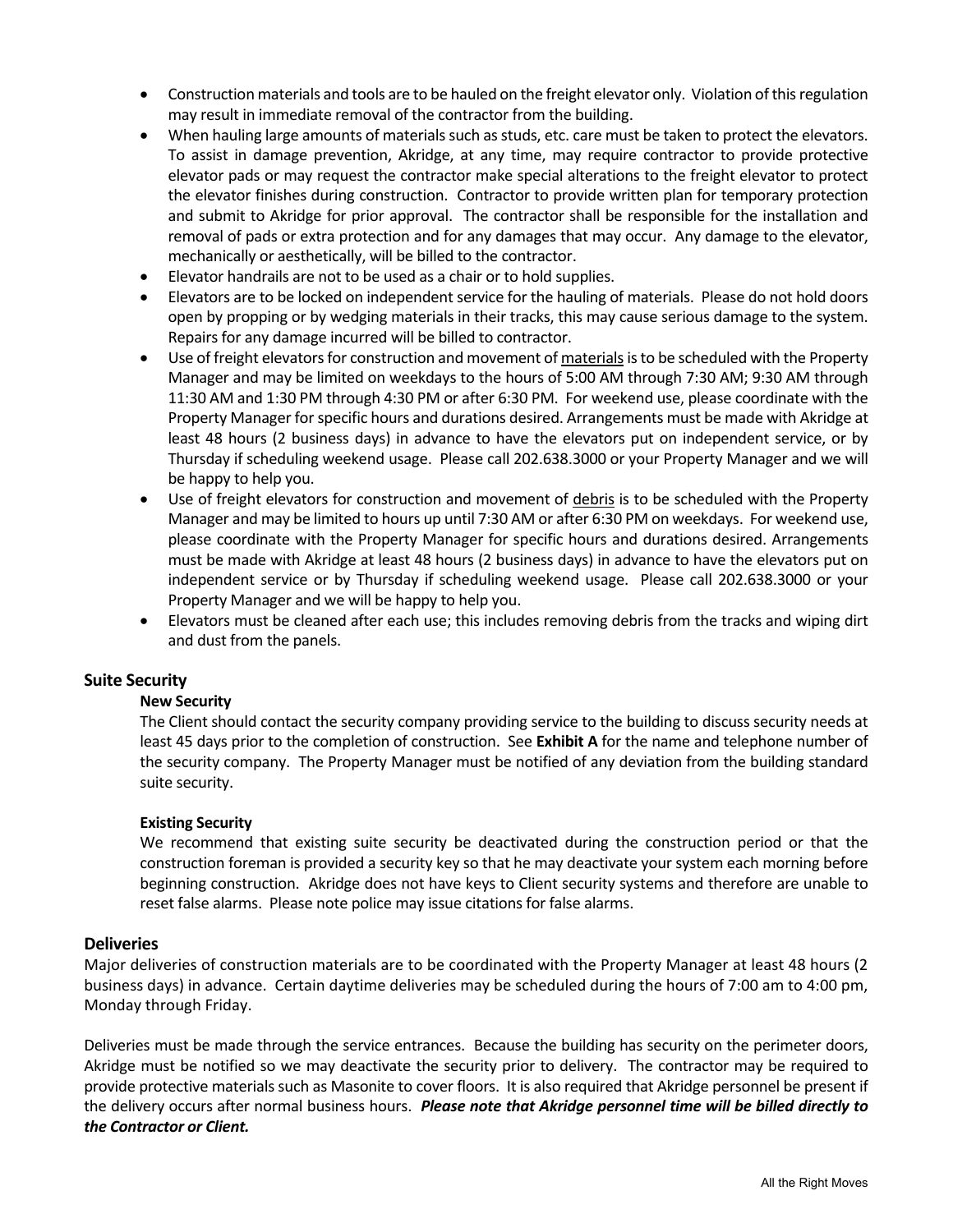#### **Parking**

Unfortunately parking cannot be provided for contractor personnel at any of our buildings. Illegally parked cars may be ticketed and towed at the owner's expense. Use of loading dock is for loading and unloading materials and supplies only and is to be scheduled with the Property Manager. Dormant vehicles may be towed at owner's expense.

#### **Restrooms**

Designated restrooms are to be used as indicated. Construction on multi-tenanted floors may require other arrangements.

Restroom sinks may not be used to clean tools, paintbrushes, etc. Accessibility to slop sinks should be coordinated with the Property Manager. All paints, varnishes, thinners, etc. should be disposed of properly. Documentation of proper disposal of universal/hazardous waste must be provided to Property Manager.

#### **Plan of Action**

Reference **Exhibit F** for a blank Plan of Action Request Form. This form must be filled out for 1) all work occurring outside of the tenant's space, 2) work performed before or after normal work hours to include all weekend work, 3) any scheduled work deemed disruptive in nature, and 4) any type of x-raying and or core drilling. Please complete the form and return to both the Tenant Construction engineer and Property Manager, 48 hours (2 business days) prior to the work being performed, for review and approval. *Please note that if an Akridge employee and/or a subcontractor of Akridge (such as security or janitorial personnel, etc.) are required to be present, as deemed necessary by Akridge, for work performed during non‐operating hours, the Contractor or Client will be billed accordingly.* 

#### **Disruptive Work**

**Office building hours are from 8:00 am to 8:00 pm, Monday through Friday**. Any disruptive work (e.g. hammering, core drilling, etc.) or interruption of service to other Clients (e.g. HVAC or electrical shut-downs) is not allowed during normal building hours and must be scheduled with Akridge at least 48 hours (2 business days) in advance or by Thursday if scheduling for weekend work. Please note: Any concrete to be core drilled must be scanned and reviewed by Akridge prior to drilling. *Please note that if an Akridge employee and/or a subcontractor of Akridge (such as security or janitorial personnel, etc.) are required to be present, as deemed necessary by Akridge, for work performed during non‐operating hours, the Contractor or Client will be billed accordingly.*

#### **Hot Work Policy**

"Hot Work" is defined as any temporary operation involving open flames or producing heat/sparks which includes, but is not limited to, brazing, open‐flame soldering, oxygen cutting, grinding, arc welding/cutting, oxy‐fuel gas welding, hot taps, and torch applied roofing that are capable of initiating fires or explosions.

All hot work must be scheduled and approved 24 hours (1 business day) in advance with the building's Chief/Lead Engineer and Property Manager. No employee of Akridge, contractor hired by Akridge or building Client, or subcontractor hired by the contractor shall perform any hot work until they have 1) received a copy of the Akridge Hot Work Policy and been issued a hot work permit; and 2) executed and returned the permit to the building's Chief/Lead Engineer. The lead time may be reduced in emergency situations. A copy of the Akridge Hot Work Policy and the Hot Work Permit are attached as **Exhibit G**. Copies may also be obtained from the building's Chief/Lead Engineer. Please note, hot work permits must be renewed daily. The area will be inspected by building staff on a daily basis.

#### **Mechanical, Electrical and Plumbing**

Akridge will review the mechanical, electrical, and plumbing drawings to assess conformance with the base building specifications. Akridge approval of these drawings shall not relieve the Client or the architect from responsibility for any cost incurred due to changes required to comply with base building specifications, current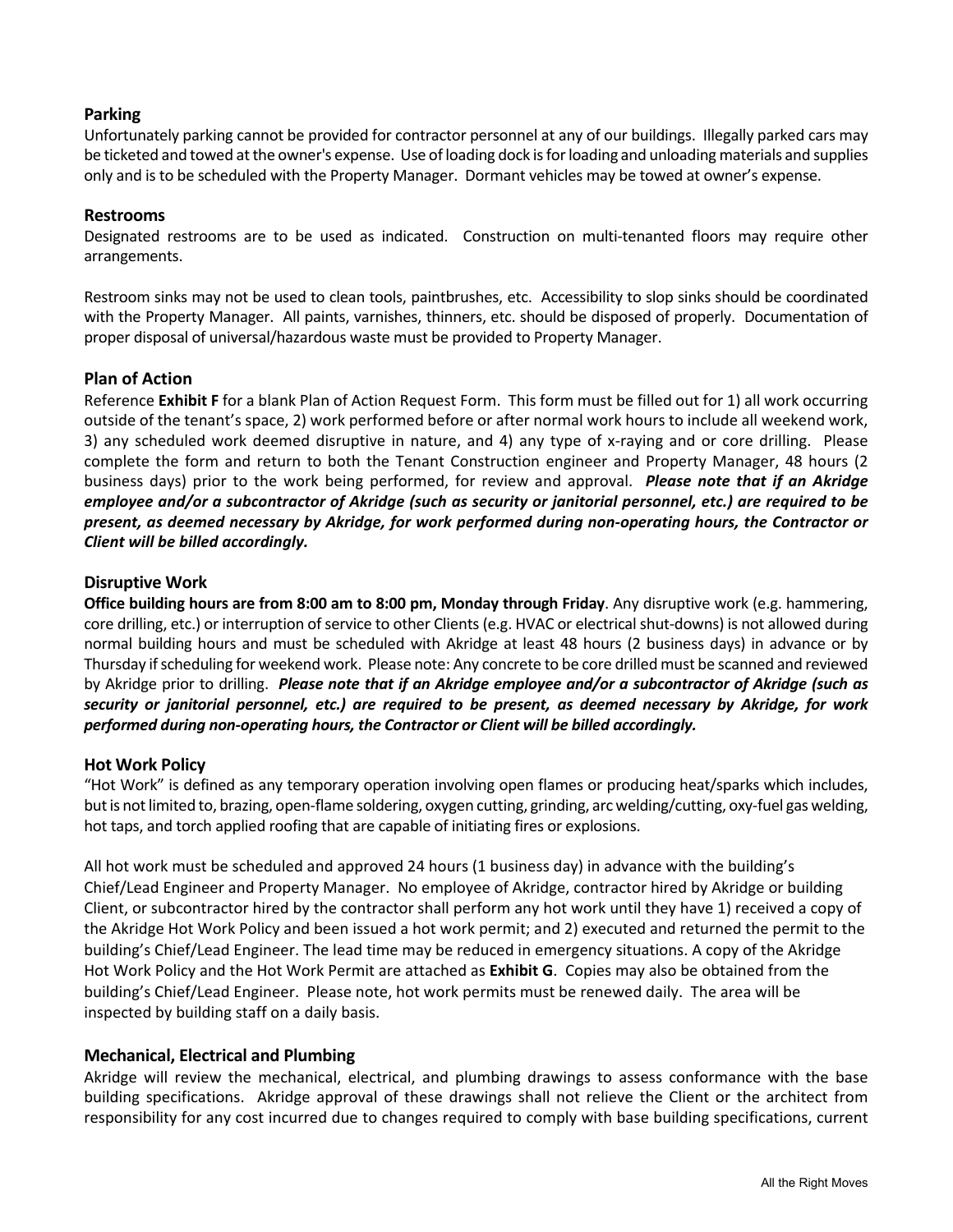laws, regulations, codes, ordinances, or from errors or omissions in the contract documents and on‐site surveys. Please refer to **Exhibit A** for building standards and specifications.

New construction or renovations to existing space often alters the airflow and mechanical changes may be necessary to the existing HVAC system. An air balance of the space will be required. Client's contractor should be prepared to have an air balance performed and to make any necessary mechanical changes. All Akridge buildings require the contractor to use the designated base building testing and balancing vendor to do the balancing work necessary for the mechanical systems. Please reference **Exhibit A.** 

Office building hours are from 8:00 AM to 8:00 PM, Monday through Friday. Retail hours vary. Any work performed during non‐building hours is to be coordinated with Akridge by submitting a Plan of Action (POA) form (**Exhibit F**), at least 48 hours (2 business days) in advance, or by Thursday for weekend work. For work to be performed outside of the Client's demised Premises, we require a POA be submitted at least three (3) business days in advance describing: (1) location of work required, (2) estimated start date and duration of work and (3) proposed temporary measures/protection. This information will be helpful in coordinating the Work with other building Clients. *Please note that if an Akridge employee and/or a subcontractor of Akridge (such as security or janitorial personnel, etc.) are required to be present, as deemed necessary by Akridge, for work performed during non‐operating hours, the Contractor or Client will be billed accordingly.* 

Prior to and upon completion of work to be performed on mechanical, electrical or plumbing systems, the contractor must make proper notification to the Property Manager.

Important Safety Notes for Mechanical, Electrical and Plumbing Contractors:

- If any mechanical, electrical, or plumbing system is already off when you go to turn it off, please contact the building engineer to determine if other work is being performed on that system.
- When draining condenser water systems, drain slowly to avoid flooding. *During this procedure, an Akridge engineer must be present to observe.*
- Any work involving draining of condenser or domestic water risers, slab x-raying, shut down of electrical panels or any other disruptive activities must be performed after normal building hours and coordinated at least 48 hours (2 business days) in advance with Akridge, or by Thursday for weekend work, by submitting a POA form (**Exhibit F**). Electrical work requiring a total shut down of the building electrical supply must be scheduled and coordinated with the Property Manager with a minimum two week advance notice, by submitting a POA
- Akridge requires any additional or abandoned electrical outlets to be appropriately labeled with the panel and circuit numbers for future electrician reference.
- Under no circumstances may a contractor enter occupied Client space to perform work without making prior arrangements with the Property Manager and without an Akridge escort.
- All staging materials must be coordinated with the Property Manager.

#### Supplemental HVAC System

- All piping installations in public areas must be pre-approved by Akridge.
- All duct heaters must be reviewed and approved by Akridge.
- Flexible hoses, unions and balancing valves must be provided.
- Condensate drain lines must be insulated copper pipe.
- Condensate pumps are not permitted.
- All condenser water lines must be insulated
- Provide drip pan under unit with drain line.
- If any supplemental air conditioning unit is tied to the base building chilled water system, the unit must be interfaced with the building energy management system. This is to be coordinated with the Chief Engineer.
- All retail and aux HVAC units that draw outside air independently into the building need to be tied into the EMS emergency shutdown system and linked to the building security company.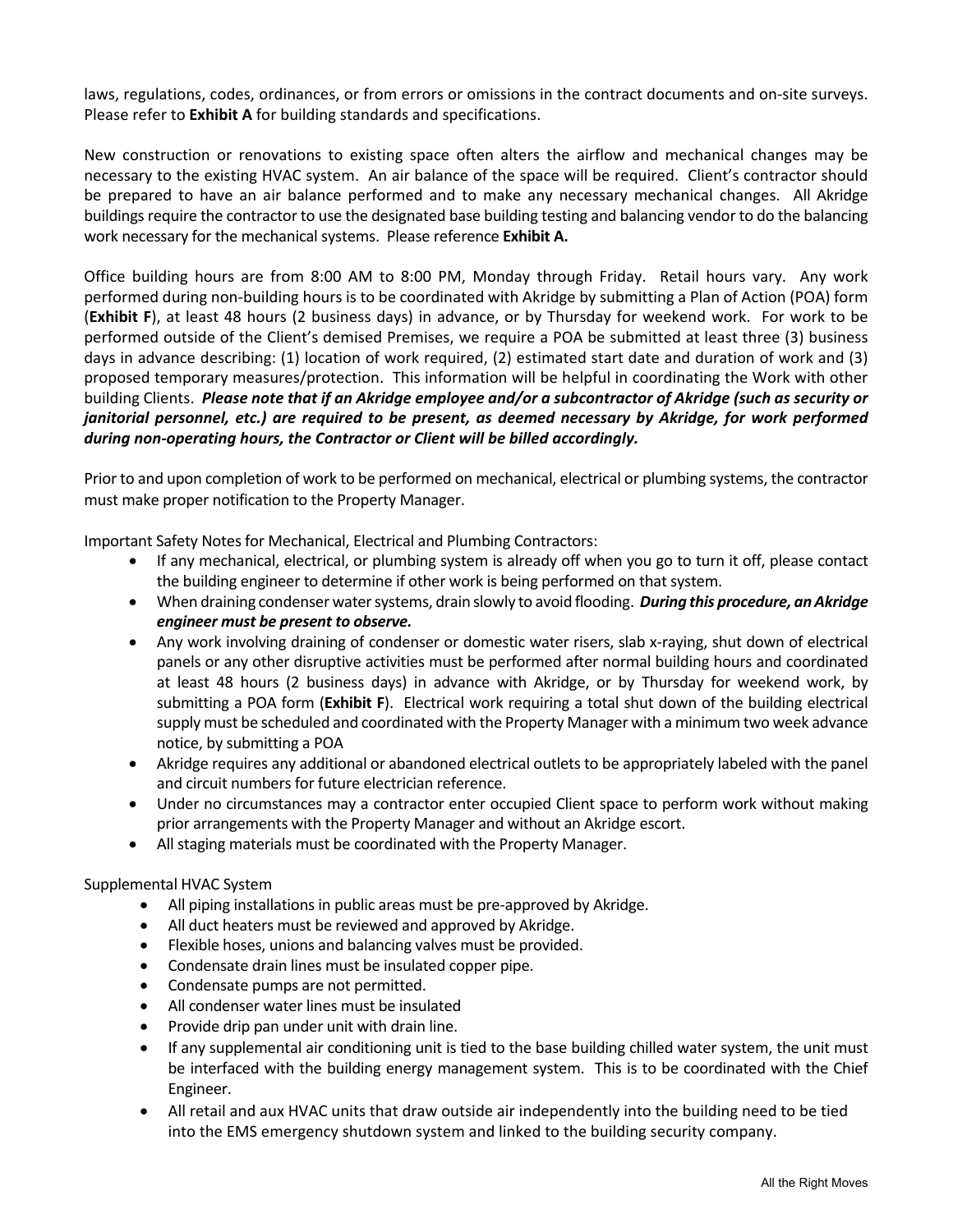If supplemental HVAC units are specified, those units may be required by lease obligations to be separately metered or may need to be metered separately to satisfy LEED requirements for the building. Please review Client's lease.

#### **Building Standard Conformance**

Light Fixtures

- Contractor should submit lighting plan for review. Confirm that specified bulbs and tubes are not on EPA phase out schedule.
- Clean fixtures and lenses.
- Re‐lamp all new and existing fixtures.
- Re-ballast with energy efficient ballasts. Coordinate with the Chief Engineer.

#### Window Blinds

• All blinds must conform to building standard in size and color. See Exhibit A for the correct specifications. Any desired variations need to be submitted to Akridge for review and approval.

#### Ceiling Tiles

 New ceiling tiles must conform to building standard tiles in size and color. See **Exhibit A** for the correct specifications.

#### Hardware

 So that we can effectively handle emergencies, we require that all new hardware installed match the existing base building hardware, i.e. same manufacturer, material and color, and that all locks be keyed to the building master, floor master and keying system. See **Exhibit A** for hardware specifications.

#### Interior Partitions

Interior partitions, which end on either interior or exterior glass, must end at a window mullion.

#### **Fire Annunciation System**

To prevent false fire alarms, contractor must arrange to have all smoke detectors in areas under construction "bagged" daily. They must be un‐bagged at the end of the day to maintain fire safety and comply with jurisdictional codes.

**IMPORTANT NOTE -- ANY WORK TO BE PERFORMED WHICH INVOLVES ANY COMPONENT OF THE FIRE** ANNUNCIATION SYSTEM MUST BE COORDINATED WITH AKRIDGE PRIOR TO AND UPON COMPLETION OF THE WORK BEING DONE. IN NO CASE IS THE FIRE SYSTEM TO BE DE‐ENERGIZED BY THE CONTRACTOR (EITHER PARTIALLY, BY PUTTING INTO THE "TROUBLE" MODE, OR COMPLETELY, BY TURNING IT OFF). IT MAY BE NECESSARY TO ESTABLISH A FIRE WATCH WHILE THE BUILDING'S SYSTEM IS DE‐ENERGIZED. ALL COSTS ASSOCIATED WITH A FIRE WATCH WILL BE BILLED DIRECTLY TO THE BUILDING CLIENT (Tenant).

Any modification to the fire annunciation system must be coordinated and approved by Akridge and performed by the building's designated contractor (See **Exhibit A**). Akridge and the building's designated fire alarm contractor must be contacted prior to beginning any on‐site fire alarm related work.The designated contractor will contract directly with the Client's contractor. Akridge must be notified at least 48 hours (2 business days) before commencement of work using a **POA**.

#### **Sustainability Acknowledgement**

Akridge is committed to being a "green" leader and therefore, we consistently apply sustainable building principles to each and every property we develop or manage. Akridge-managed buildings efficiently use energy, water, and other resources; reduce waste, pollution and environmental degradation; and protect occupant health and improve employee productivity.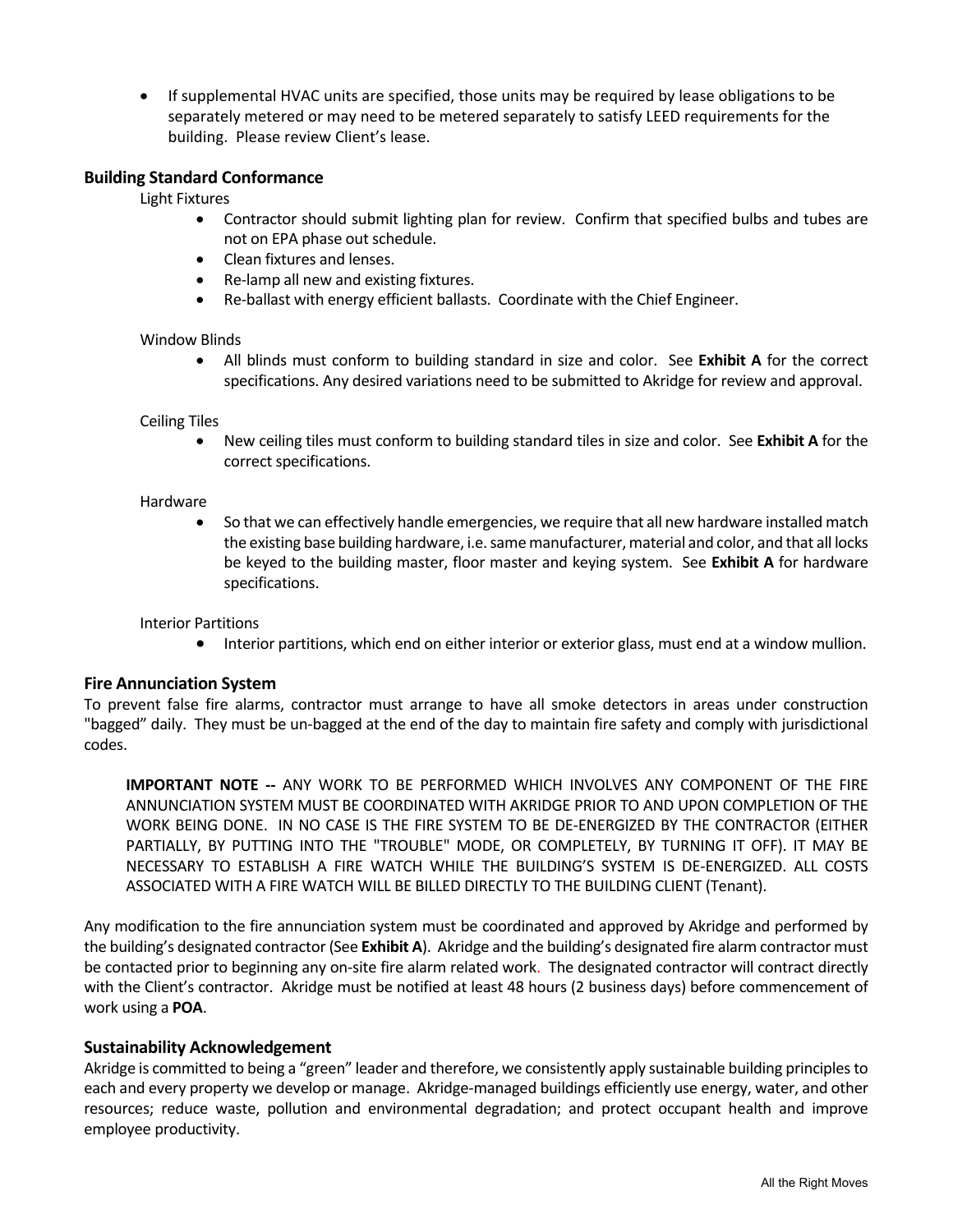At a minimum, all contractors working in the building are required to follow the Sustainability Guidelines (**Exhibit H**). The guidelines will cover information pertaining to the following:

- Sustainable Purchasing: Electric-Powered Equipment
- Sustainable Purchasing: Furniture
- Sustainable Purchasing: Facility Alteration and Additions
- Sustainable Purchasing: Reduced Mercury in Lamps
- Solid Waste Management: Facility Alterations and Additions Recycling
- IAQ Management for Facility Additions and Alterations Policy

In the daily operation of 1101  $16^{th}$  Street, Akridge contracts with vendors who track and dispose of the universal waste generated at this building. Universal waste includes, but is not limited to, waste fluorescent lamps, some batteries, some pesticides, and mercury containing devices such as mercury switches. This building has been registered with DC DDOE and has a unique EPA ID# as a Conditionally Exempt Small Quantity Generator (CESQG), the smallest hazardous waste generator category identified. As a CESQG the building may not generate more than 220 lbs of hazardous waste per calendar month. Currently, no hazardous waste is generated at this building. Any contractor/vendor working within the building is required to properly document and dispose of all recyclable and waste materials, and provide documentation to Akridge, by using a trash hauler that is equipped to provide such documentation. Under no circumstances will the building EPA ID# be associated with waste from a construction or demolition site.

#### **Use of Materials Which Emit Volatile Organic Compounds (VOCs)**

Indoor environmental quality will be protected by the purchase of low VOC materials and products whenever possible. Any work involving the use of materials that emit VOCs must be scheduled in advance, a minimum of 48 hours (2 business days), with the Building Manager using a POA. Electrostatic painting, polymix painting and any staining and varnishing must be done during evening hours after 8:00 pm and completed prior to 1:00 am or on weekends beginning after 2:00 pm on Saturday and ending prior to 1:00 am Monday morning.This work must be scheduled with the Property Manager in order that arrangements can be made to run the HVAC system during and after the work is being performed.

Materials likely to emit VOCs include, but are not limited to, the following:

- Adhesives
- Paints, Varnishes and Lacquers
- Wood Preservatives, Stains and other Wood Finishing products
- Waterproofing Products
- Caulking
- **•** Glazing Compounds
- Joint Fillers
- Duct Sealants
- Carpet Seam Sealants

These materials shall be applied according to manufacturer's specifications. Preferably, the contractor should provide evidence that these products do not emit VOCs or that they have been tested to emit less than 0.5 mg/M (total VOCs). Submission of Material Safety Data Sheets (MSDS) to the Property Manager is required for all such products prior to application.

The General Contractor is responsible for the following:

- Performing work with the above materials during non-business hours
- Scheduling work through the Property Management Department
- Properly ventilating the affected area during and after installation procedures and ensuring VOC emissions do not accumulate in existing Client areas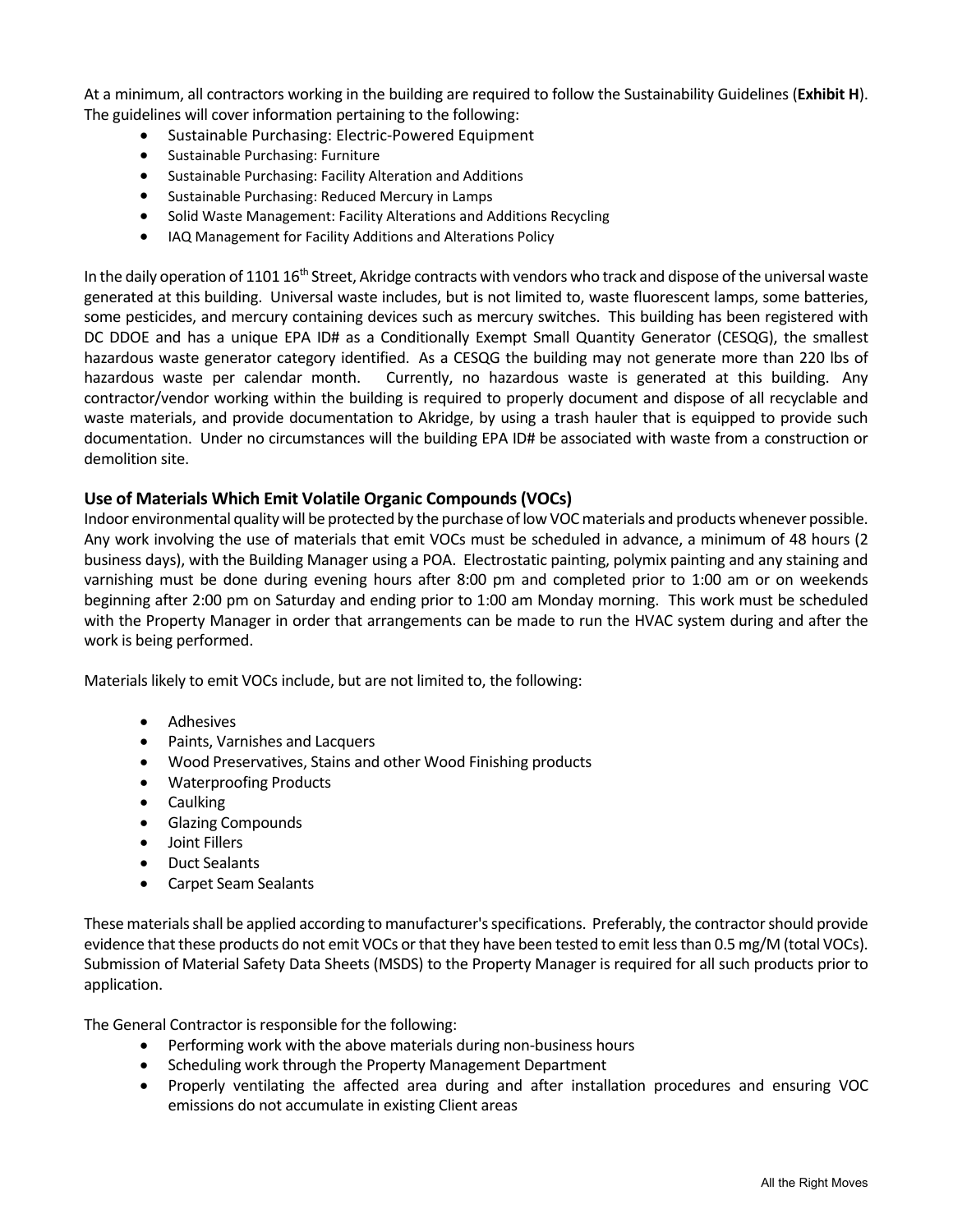Properly disposing of these materials and any materials associated with their cleanup, as per EPA standards. Documentation of proper disposal must be provided upon request.

### **In Case of Emergency**

Reference **Exhibit C** for an emergency evacuation plan.

### **Certificate of Insurance – Limits and Language**

Reference **Exhibit E.**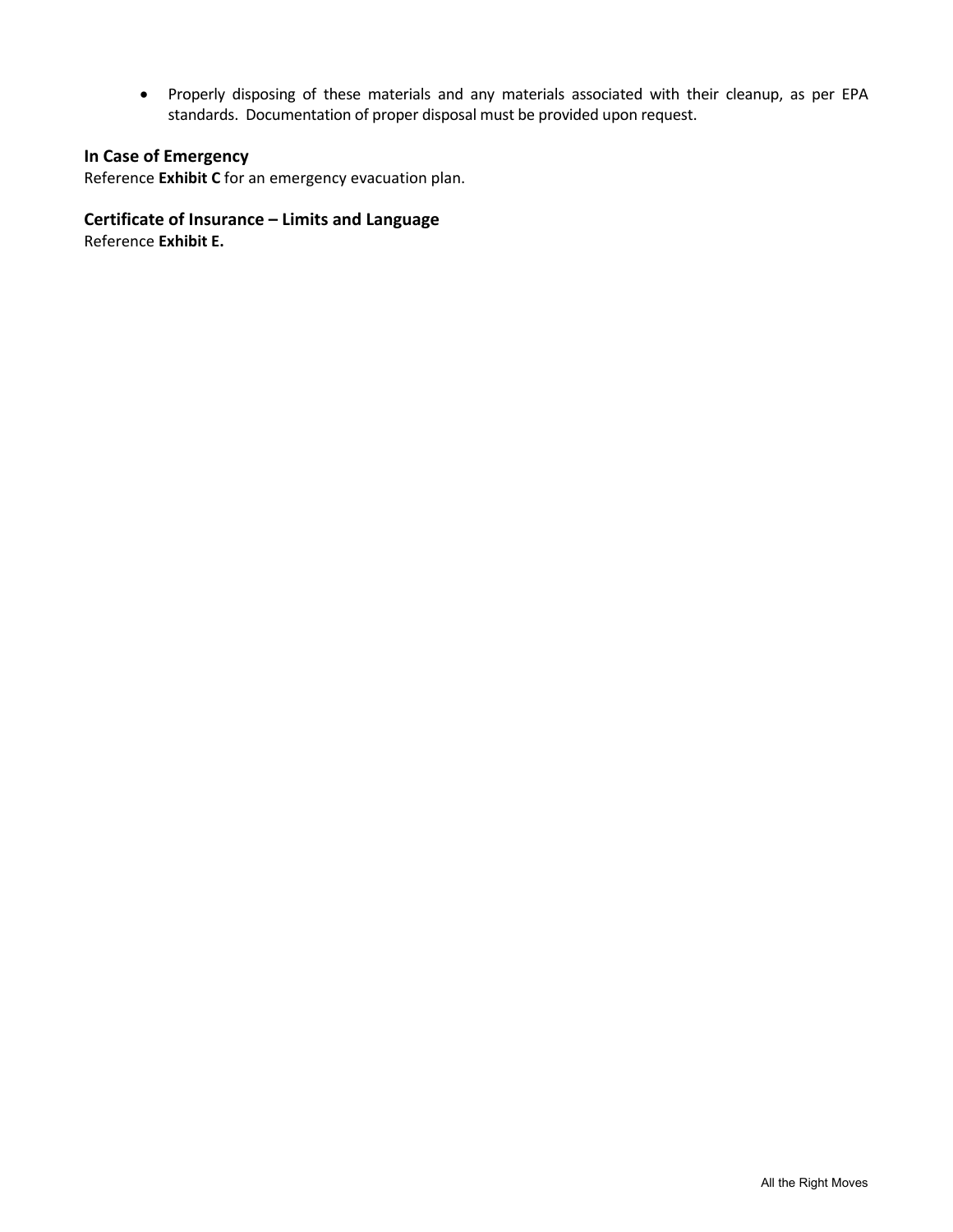### STANDARD DOCUMENT

## All the Right Moves

### A Guide for Tenant Improvements

### **Acknowledgement**

I, \_\_\_\_\_\_\_\_\_\_\_\_\_\_\_\_\_\_\_\_\_\_\_\_\_\_\_\_\_\_\_\_ hereby acknowledge that I have read and fully understand the rules and guidelines outlined in the **All the Right Moves** booklet.

Client Representative Signature

Title

Company

I, **I** and the reby acknowledge that I have read and fully understand the rules and guidelines outlined in the **All the Right Moves** booklet.

General Contractor Signature

Title

Company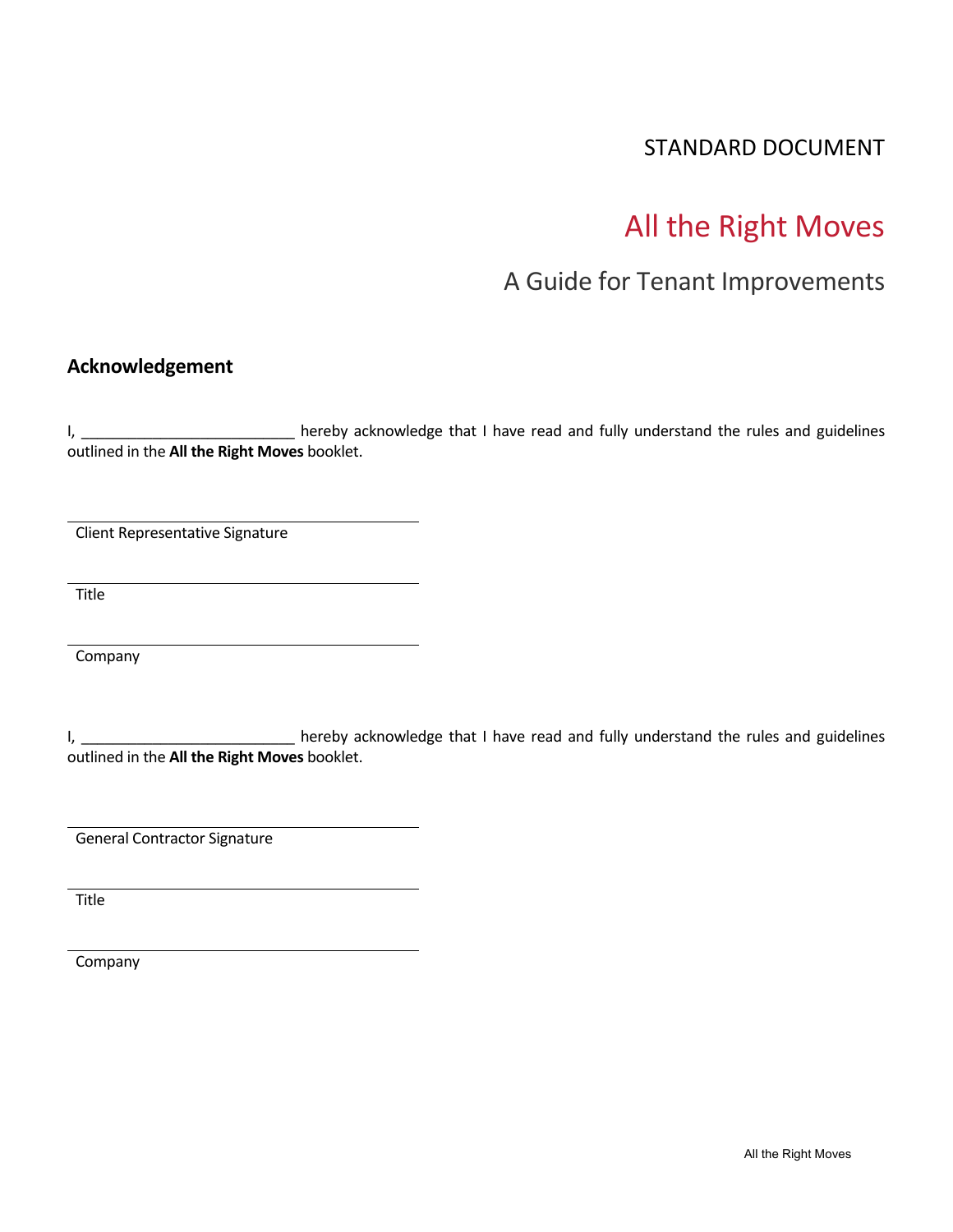### STANDARD DOCUMENT

# All the Right Moves

## A Guide for Tenant Improvements

### **Construction Documents Received by Akridge Property Manager:**

| 1. Contractors Certificate of Insurance                                                              | date received: _________________   |
|------------------------------------------------------------------------------------------------------|------------------------------------|
| 2. Copy of Contractor's License                                                                      | date received: ___________________ |
| 3. Copy of Building Permit                                                                           | date received: ___________________ |
| 4. Copy of Executed Construction Agreement date received: _________________                          |                                    |
| 5. Copy of Approved Project Schedule                                                                 | date received: __________________  |
| 6. Copy of Signed Acknowledgement Statement(pg13)date received:                                      |                                    |
| 7. Copy of List of Subcontractors and contact info date received: 1.1.1.1.1.1.1.1.1.1.1.1.1.1.1.1.1. |                                    |
| 8. Set of Landlord Approved Plans                                                                    | date received: ___________________ |
| 9. Copy of new Client COO prior to move-in date date received: _________________                     |                                    |
| 10. Set of "As Built Drawings" at completion of project date received:                               |                                    |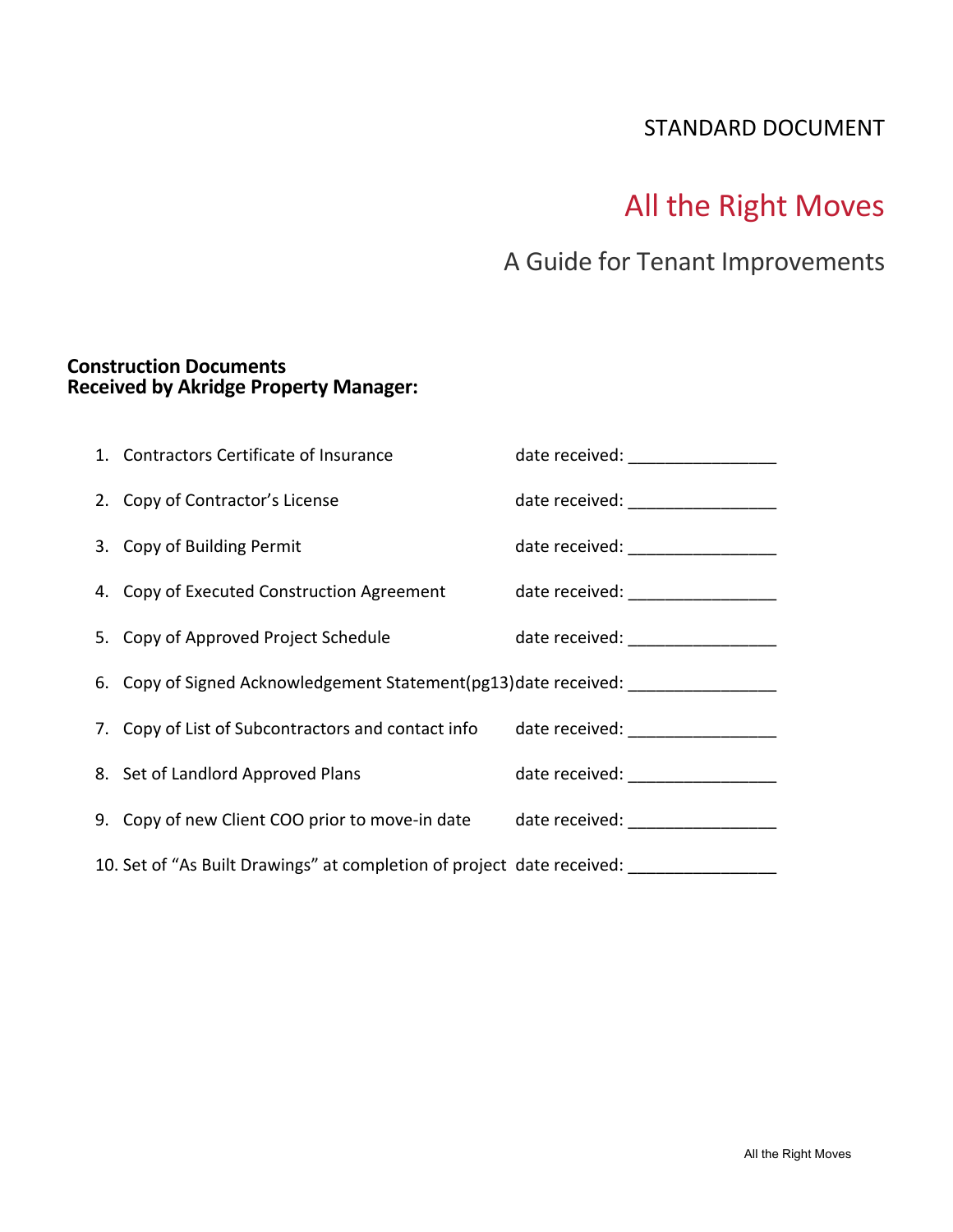## STANDARD DOCUMENT **Exhibit A – Building Standards, Specifications and Vendors**

| Internet, Television, and Phone<br>Companies: | Allied Telecom Group<br>202.541.9000<br>www.alliedtelecom.net/                                                                                  |  |  |
|-----------------------------------------------|-------------------------------------------------------------------------------------------------------------------------------------------------|--|--|
|                                               | Comcast<br>1.800.934.6489<br>www.comcast.net                                                                                                    |  |  |
|                                               | <b>DIRECTV</b><br>1.800.638.0044<br>www.actionantenna.com/                                                                                      |  |  |
|                                               | Verizon<br>202.954.6263<br>www.verizon.com                                                                                                      |  |  |
| Access Panels: (horizontal and<br>vertical)   | <b>Stealth Panels</b><br>www.stealthpanels.com                                                                                                  |  |  |
|                                               | ISC - InterSource Specialties Company for<br>Stylemark ceiling access doors<br>920.892.8822<br>sales@intersourceco.com<br>www.intersourceco.com |  |  |
| <b>Building Security Company:</b>             | Kastle Systems<br>703.524.7911<br>Kastle System Contact: Phillip Vuong                                                                          |  |  |
| <b>Window Blinds Specifications:</b>          | Please contact PM Team for more information                                                                                                     |  |  |
| Ceiling Grid:                                 | Please contact PM Team for more information                                                                                                     |  |  |
| <b>Ceiling Tile Specification:</b>            | Please contact PM Team for more information                                                                                                     |  |  |
| Hardware Specifications*:                     | Please contact PM Team for more information                                                                                                     |  |  |
| <b>Building Life Safety Contractor:</b>       | <b>Adcock Electric</b><br>301.843.3661 - office                                                                                                 |  |  |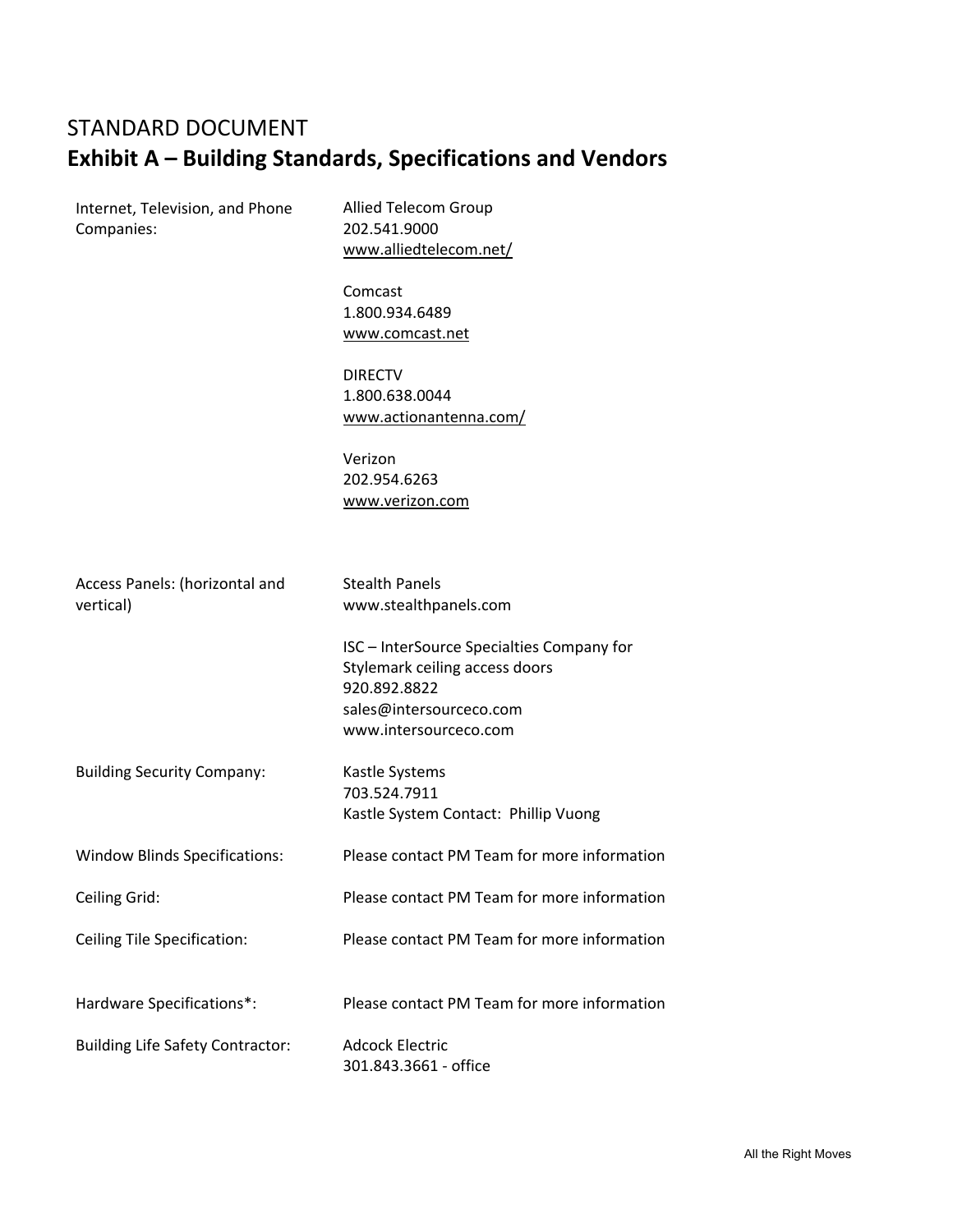| Air Quality (Testing & Balancing):                                    | Arian Tab<br>Hossein Askari<br>Phone 703.319.1000<br>Pager 703.514.3557 |
|-----------------------------------------------------------------------|-------------------------------------------------------------------------|
|                                                                       | <b>Metro Testing and Balance</b><br>Frank Battaglino<br>301-808-3660    |
| <b>Building Technology:</b>                                           | Siemens Industry, Inc.<br>David Benford<br>703-817-5028                 |
| Lighting fixtures/lamps:<br>(general lighting)                        | Please contact PM Team for more information                             |
| Exit signs:                                                           | Please contact PM Team for more information                             |
| Common Area Finishes:<br>(paint, wallcover, polymix,<br>carpet, base) | Please contact PM Team for more information                             |
| <b>Fire Alarm Devices</b><br>(manufacturer and color)                 | Please contact PM Team for more information                             |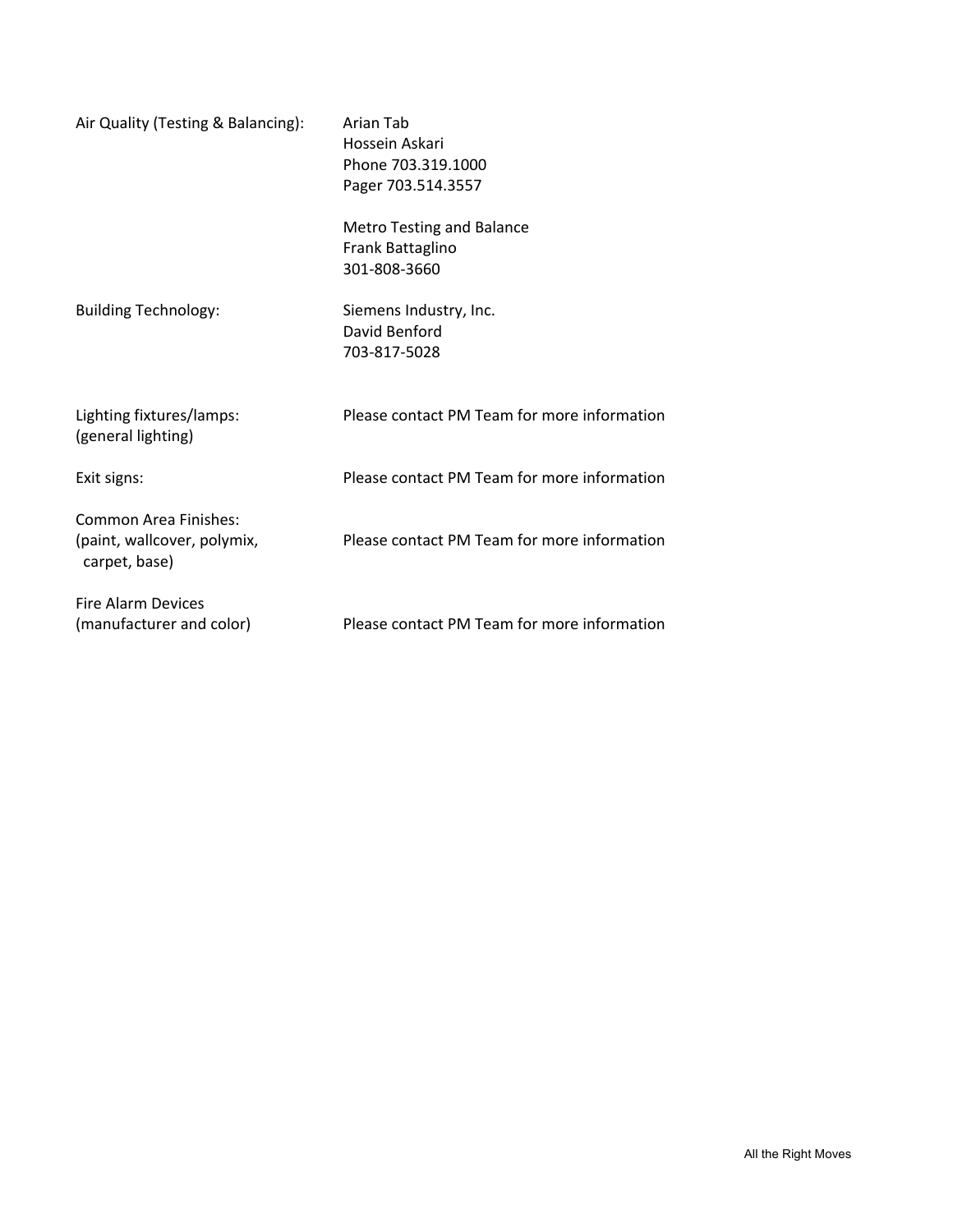### STANDARD DOCUMENT **Exhibit B – Akridge Contact List**

| <b>Title</b>                | <b>Name</b>             | <b>Telephone Numbers</b> |              |
|-----------------------------|-------------------------|--------------------------|--------------|
| <b>Building Manager</b>     | Dominique Gregory       | Office                   | 202.207.3905 |
| Senior Property Manager     | Alex Kirby              | Office                   | 202.624.8652 |
| <b>Construction Manager</b> | John Otto               | Office                   | 202.624.8607 |
| Lead Engineer               | Keith Kornegay          | Cell                     | 202.528.0184 |
| Maintenance Technician      | Cesar Aguilar           | Cell                     | 202.590.6545 |
| 24-Hour Security            | <b>Admiral Security</b> | Office                   | 202.731-9285 |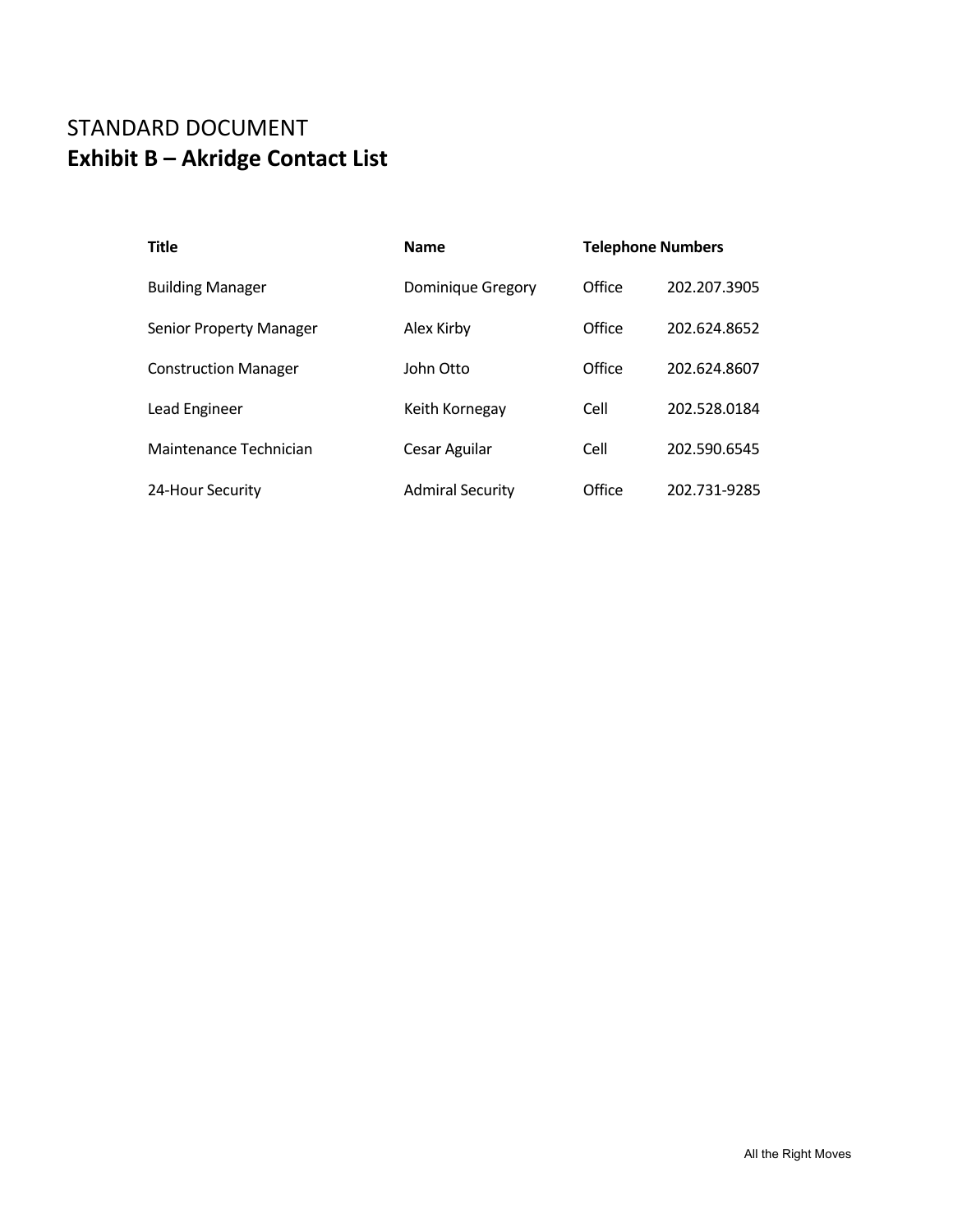## STANDARD DOCUMENT **Exhibit C – Emergency Evacuation Plan**

FIRE ANNUNCIATION SYSTEM AND EMERGENCY EVACUATION for the commercial office building located at 1101 16<sup>th</sup> Street, NW, **Washington, DC 20036. Required by Article F‐105.3, D.C. Fire Prevention Code (D.C. Supplement)** 

- $-$  Be familiar with exits and fire apparatuses in the building.
- If you encounter a fire or other potential emergency, **pull the fire pull station nearest to the potential emergency.**  This alerts the fire department and will set off fire bells that can be heard through the building, alerting other occupants to evacuate.
- It is critical that **if you pull a fire pull station, call the fire department at 911 after evacuating**. Give them the most specific information you can because the building security company cannot receive or relay emergency information. Please advise your personnel **that once one of these devices goes off, the bells will ring and evacuation should commence**. **It is not necessary to pull additional pull stations** unless a fire is evident in that location. Indications of multiple floor pull stations activated on the annunciator panel will only confuse and slow down the fire department unless it is a multiple floor problem.
- Always use stairs in an emergency. Walk down them one time so you know where you will exit on the first floor. **Remember:** in the event of an emergency **do NOT use the elevators** – use the **stairs.**
- **Upon exiting onto the first floor, please move out of the building and at least 500 feet from the building** so others can safely evacuate, and the fire department can work quickly—and to avoid injury from window breakage.
- Akridge personnel will assist in directing and giving specific instruction to your employees in the event of an actual emergency. The directions given by the fire department and management personnel should be followed at all times
- **Should the exit route from your space become blocked by smoke, stay calm.** Go to the nearest available office and close the door. Call the fire department and give them your floor and approximate location ‐ tell them you are trapped. If there is a window in the office, go to it and signal so fire personnel can see you. The fire department will locate you as quickly as possible and assist you in evacuating.
- Fire extinguishers are installed in each common corridor. (There may be additional extinguishers installed in your space by your firm.) The extinguishers installed in common areas are typically a water-type extinguisher. You may have different types in your space. Know what you have and how to use it. Smoke detectors are installed in common corridors, as well as within your suite. Heat detectors are installed in mechanical and electrical equipment rooms.

**Remember: Never use a water type extinguisher on electrical fires.**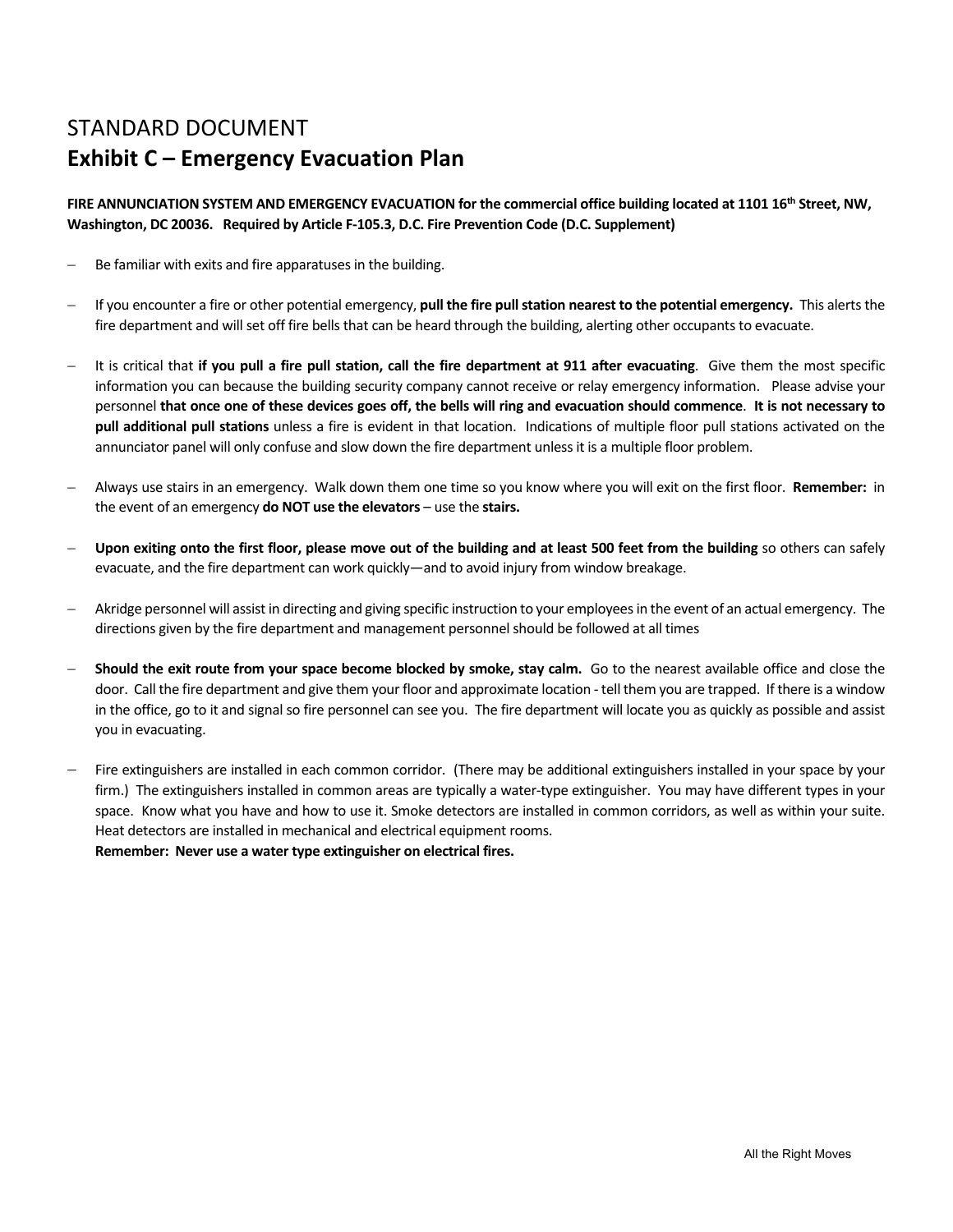### **Exhibit D ‐ Waiver of Lien Rights**

| State of: DISTRICT OF COLUMBIA                  | <b>Original Contract Amount:</b> |
|-------------------------------------------------|----------------------------------|
|                                                 | <b>Approved Change Orders:</b>   |
| County/City of: WASHINGTON                      | <b>Adjusted Amount:</b>          |
|                                                 | Completed to Date:               |
| To: 1101 16 <sup>th</sup> Street Investors, LLC | Retention:                       |
|                                                 | Total Earned:                    |
|                                                 | (Completed less retention)       |
| <b>Contractor or Supplier:</b>                  | <b>Previous Payments:</b>        |
|                                                 | Current Payment:                 |
|                                                 | <b>Contract Balance:</b>         |

Project Title:

The UNDERSIGNED being duly sworn states that he is the  $\Box$ Contractor, Inc. who has a contract with tenant or ownership for providing improvements, Project Title, being constructed on real estate known and identified as **Project Street Address** located in Washington, District of Columbia, and owned by 1101 16<sup>th</sup> Street Investors, LLC.

The UNDERSIGNED, upon the receipt and in consideration of the payment of Dollars ( $\frac{1}{2}$ ——) in payment of invoice or application dated Month, DD, YYYY, and other good and valuable consideration, does hereby waive and release any and all liens or claims or right of lien on the aforementioned property and improvements now or hereafter assertable thereon, and on monies or other consideration due or to become due on account of labor or services, materials, fixtures or apparatus to the extent of amounts received.

The UNDERSIGNED, respectfully warrants that the contract status set forth above is an accurate statement, and no other sums are claimed, that all laborers, subcontractors, and suppliers employed by him have been past‐paid all amounts previously due and will be paid all in full due out of this payment on receipt and that none of such laborers, subcontractors or suppliers is or will be entitled to claim or assert any claims against the above described real estate or the improvements thereon for labor or materials furnished to or for the account of the undersigned.

| Signed this come day of                          | 20 |                                 |
|--------------------------------------------------|----|---------------------------------|
|                                                  |    | <b>General Contractor, Inc.</b> |
|                                                  |    | BY:                             |
|                                                  |    | Name, Company and Title         |
| Signed and sworn to before me this ______ day of |    | 20 .                            |
|                                                  |    |                                 |

Notary Public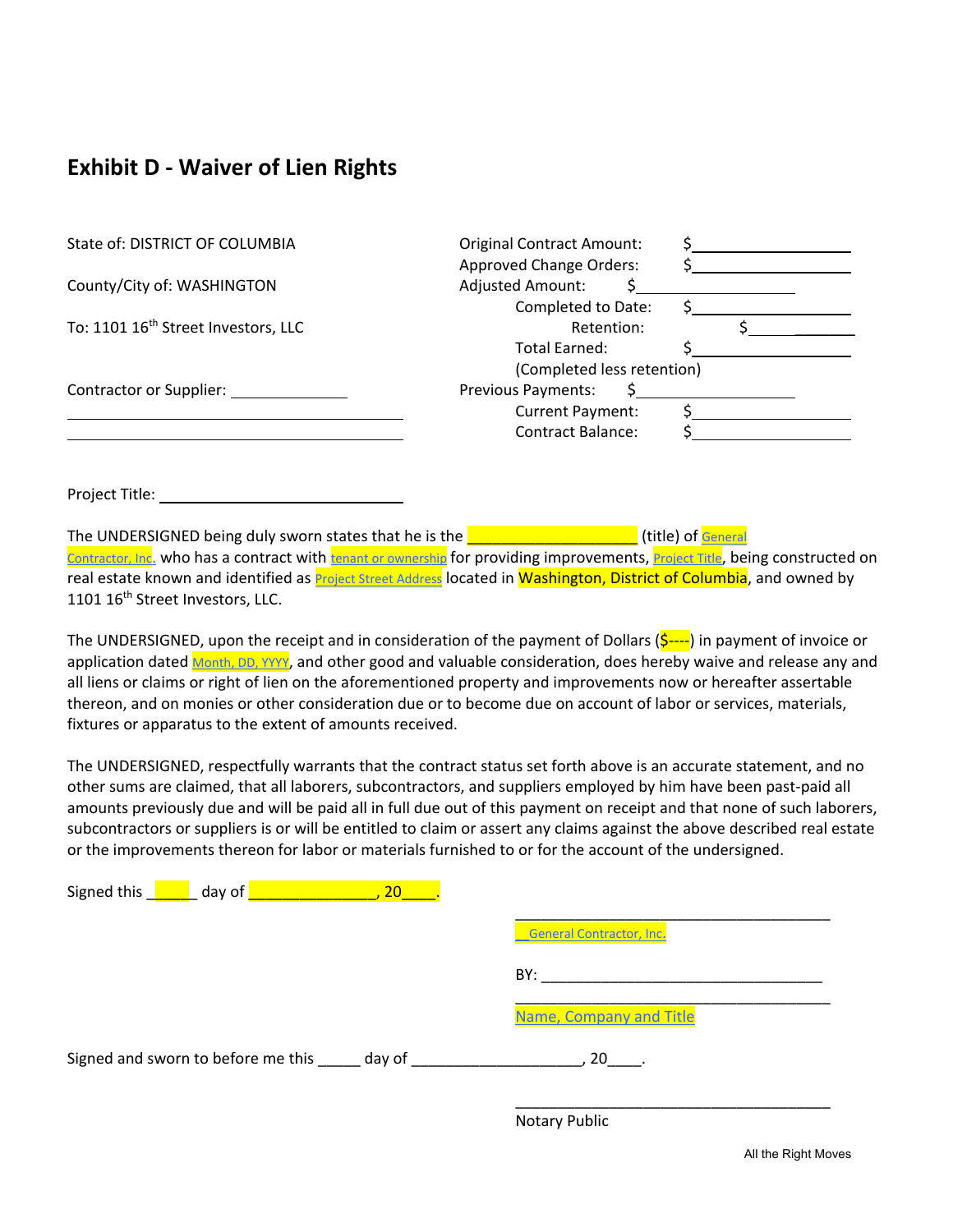### STANDARD DOCUMENT **Exhibit E – Certificate of Insurance Requirements**

#### **Insurance Requirements**

Tenant Contractor shall provide evidence of required insurance coverage, as defined in Tenant's lease agreement, prior to construction commencing.

- 1. All policies shall name the following as additional insured: Tenant; Landlord; Landlord's lenders and/or mortgagors; and the employees and agents thereof.
	- 1101 16<sup>th</sup> Street
	- **The John Akridge Management Company**
	- tenant
- 2. Certificates of Insurance (COI) shall be submitted electronically to both the Akridge Construction Manager for this project and to the Akridge insurance consultant, HUB International, at AKRIDGECERT@hubinternational.com.
- 3. All policies shall provide 30 days written notification of non-renewal or cancellation to both the Akridge Construction Manager for this project and to HUB International, at AKRIDGECERT@hubinternational.com.

1101 16<sup>th</sup> Street Investors, LLC c/o Akridge 601 13th Street, NW, Suite 300N Washington, DC 20005 Attention: **VP Construction Management**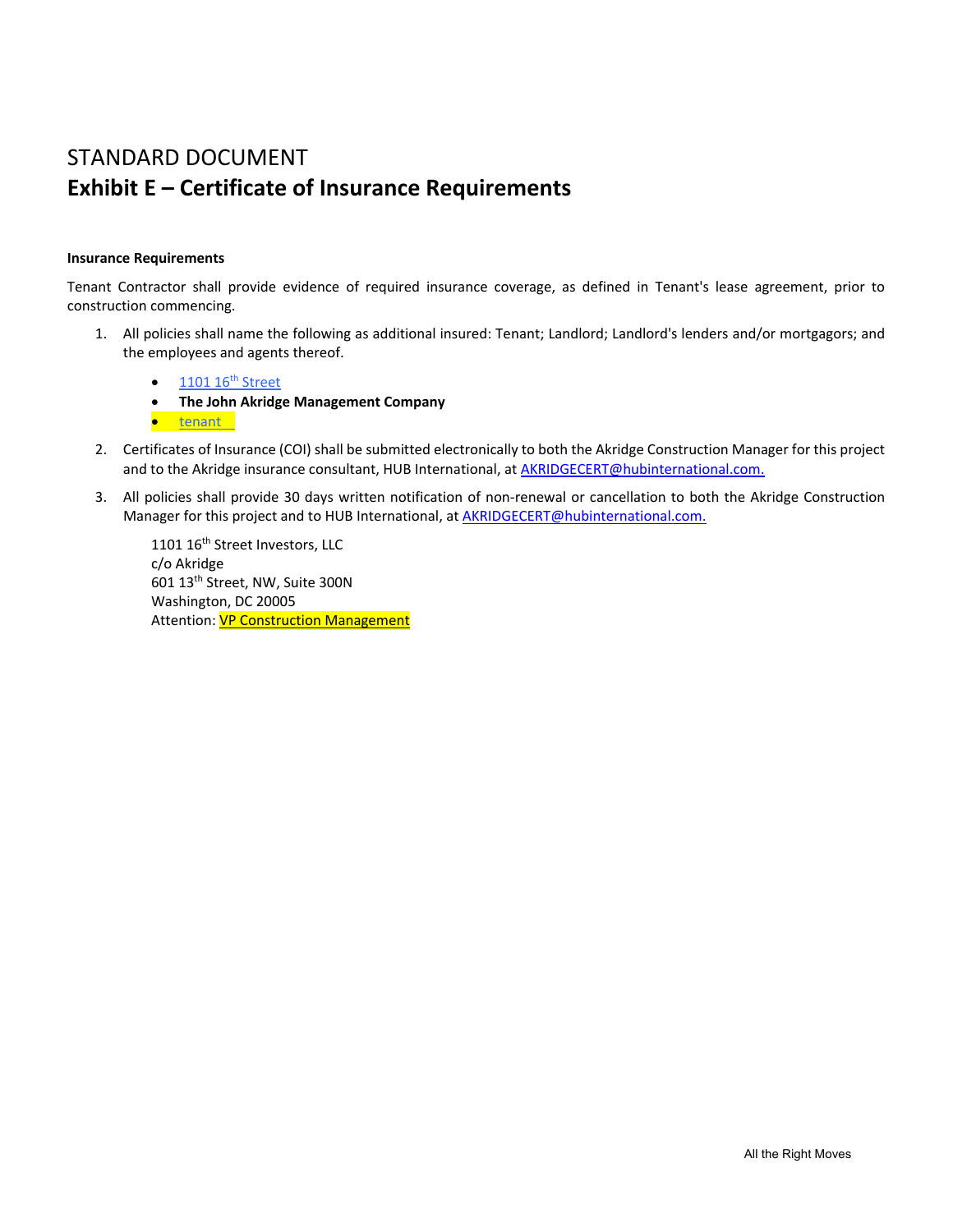### STANDARD DOCUMENT **Exhibit F – Plan of Action Form**

(next page)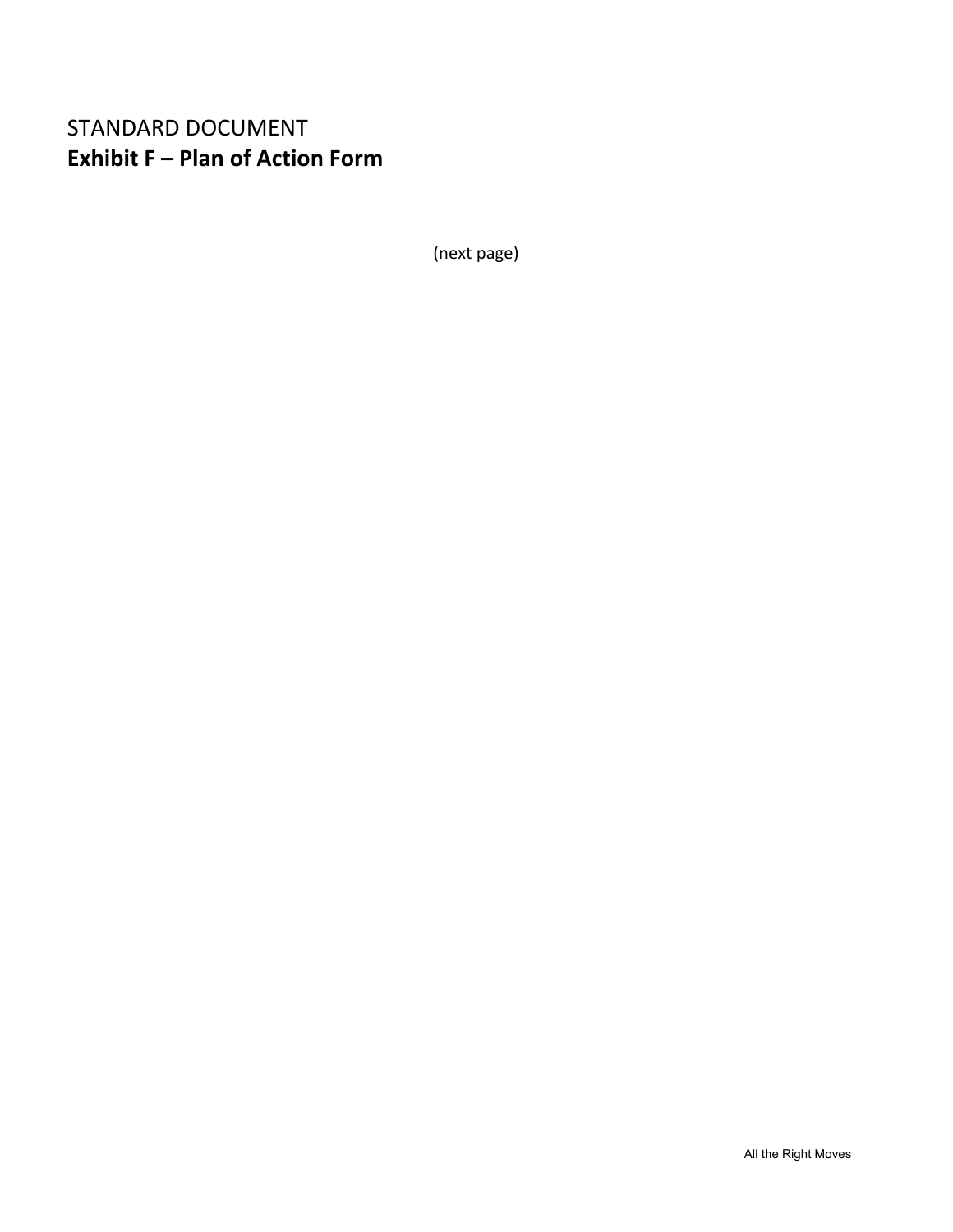

601 13th Street, N.W., Suite 300N Washington, D.C. 20005 202.638.3000

### **Plan of Action**

Request Form

| Date:                              |                                         |  |
|------------------------------------|-----------------------------------------|--|
|                                    | (min. 48 hour notice - 2 BUSINESS DAYS) |  |
|                                    |                                         |  |
| <b>Contact Person and Numbers:</b> |                                         |  |
| Project:                           |                                         |  |

(building address)  $($ tenant or project name)

Requested Operation: (Start times, other spaces that may need to be entered, procedures, (plans for protection of finshed space, finsh times) number of people involved, plans for clean‐up.

| Time & Dates | Tasks and Procedures (be as detailed as possible) |
|--------------|---------------------------------------------------|
|              |                                                   |
|              |                                                   |
|              |                                                   |
|              |                                                   |
|              |                                                   |
|              |                                                   |
|              |                                                   |
|              |                                                   |
|              |                                                   |
|              |                                                   |
|              |                                                   |
|              |                                                   |

Submit to the Construction Manager & Property Manager for review, approval & final arrangements. Include sketch or floor plans for work outside of space if needed.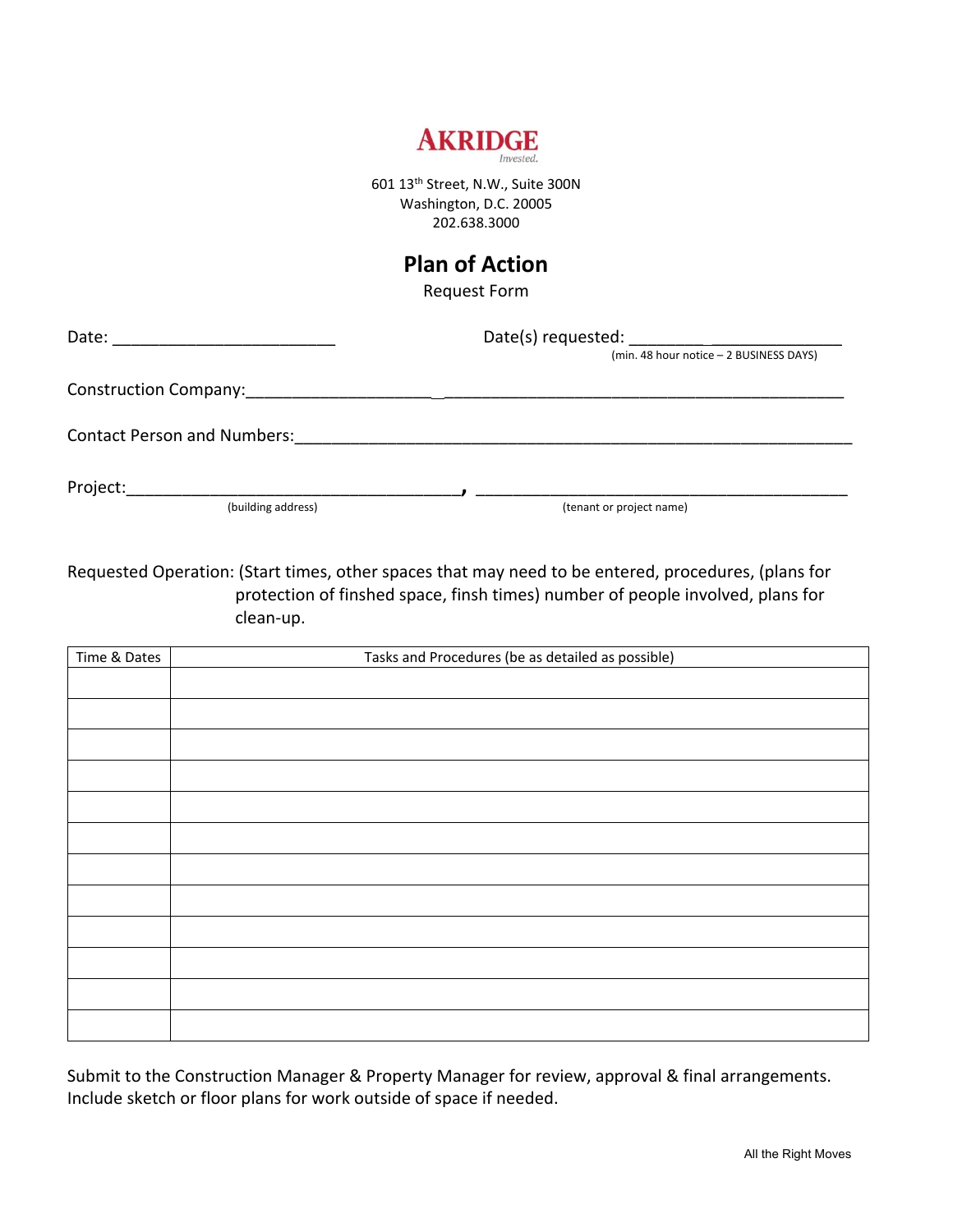### STANDARD DOCUMENT **Exhibit G ‐ Hot Work Policy**



Fire Safety Program **Hot Work Policy**  *Updated January 2010* 

#### **Policy**

Hot work is defined as any temporary operation involving open flames or producing heat/sparks which includes, but is not limited to brazing, open‐flame soldering, oxygen cutting, grinding, arc welding/cutting, oxy‐fuel gas welding, hot taps, and torch applied roofing that are capable of initiating fires or explosions. No employee of Akridge, contractor hired by Akridge or building Client, or subcontractor hired by the contractor shall perform any hot work in the building unless a hot work permit is obtained, executed and returned to the building's Chief/Lead Engineer, 24 hours in advance of work commencing. This time may be reduced in emergency situations. An example of the Hot Work Permit can be found at the end of this document.

#### **Authority and Responsibility**

Akridge Chief/Lead Engineer, building staff, and Building Services Department, and contractors hired by Akridge or building Client shall be responsible for following the hot work program in accordance with this policy. All buildings managed by Akridge shall follow the procedures below to comply with this policy.

#### *Akridge Chief Engineer/Lead Engineers* are responsible for:

- 1. Notifying all Akridge employees involved with the project to the purpose and intent of the Hot Work Policy;
- 2. Issue of the hot work permit and making periodic inspections of areas where the hot work procedures are being used;
- 3. Notifying Building Services, Property Management and Project Management 24 hours in advance of a contractor's request of hot work permits; and
- 4. Renewing the permit as required until work is completed.

#### *Akridge Employees* are responsible for:

- 1. Understanding Akridge Hot Work Policy; and
- 2. Complying with the procedures defined within the policy.

#### *Akridge Project Management* is responsible for:

- 1. Notifying all contractors to the purpose and intent of the Hot Work Policy;
- 2. Making periodic inspections of areas where the hot work procedures are being used; and
- 3. Contacting Akridge Chief /Lead Engineer when a contractor has made a hot work permit request 24 hours in advance; and when a hot work permit requires renewal.

#### *Contractors and sub‐contractors* hired by Akridge or building Client are responsible for:

- 1. Understanding the Hot Work Policy; and
- 2. Complying with the procedures defined within the policy.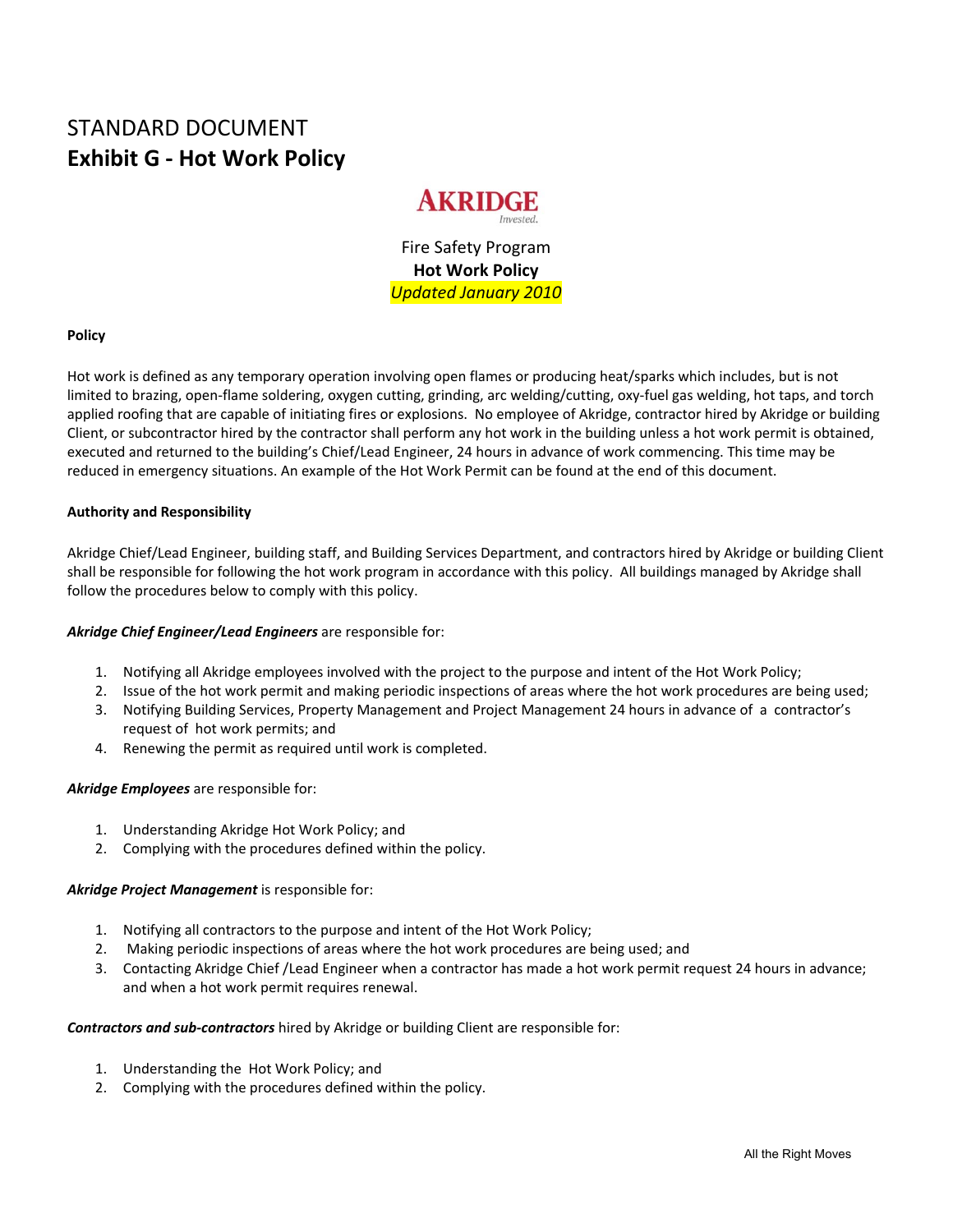#### **Procedure**

Prior to starting a project that requires a hot work permit; the supervisor of the Akridge employee performing the hot work or the Project Manager of the contractor/subcontractor shall obtain a hot work permit from the Akridge Chief/Lead Engineer.

#### **Notification**

Contractors shall notify the Akridge Project Manager, Akridge Chief/Lead Engineer to request a hot work permit at least 24 hours prior to the start of the project.

#### **Job Site Inspection**

Prior to the issuance of the hot work permit, the Akridge Chief/Lead Engineer shall inspect the job site to determine if the hot work can be avoided. If the hot work involves open flame cutting, an alternative method of conducting the work shall be considered (e.g., hand saw, pipe cutter). If an alternative method is not feasible, Akridge Chief/Lead Engineer shall further ensure the hot work site is safe. All hot work job sites are inspected using the checklist contained within the hot work permit. Items included in the job site review include, but are not limited to, the following:

- 1. Hot work operator(s)/fire watch are trained in the safe operation of their equipment; there must be two persons at the hot work area at all times, no exceptions. If they cannot have two persons on site, the work must be cancelled;
- 2. Apparatus used for the hot work must be in good condition;
- 3. Hot work operator(s)/fire watch understand the emergency procedures in the event of a fire or general emergency;
- 4. Fire protection and extinguishing equipment is properly located on-site;
- 5. Operator(s) are utilizing personal protective equipment; are confined space trained if required and PP equipment is in good condition;
- 6. The proposed work does not jeopardize the health and safety of the operator or others.
- 7. The Fire alarm system should only be disabled for the areas where work is in progress, the entire building should never be disabled;
- 8. Fire retard mats need to be placed on the roof in any location where soldering or welding is part of the work. Electric insulated mats are required when working on or around conductive materials; and
- 9. Ensure that fumes from the work area are not being drawn into the building by the fresh air fans.

If the aforementioned criteria are not met, a permit shall not be issued until all concerns are corrected.

If there are automatic fire detection devices present in the immediate area that need to be deactivated to prevent alarms, follow normal impairment procedures to ensure reactivation of the system.

#### **Fire Watch**

Akridge requires a fire watch be set by the organization performing the work, when hot work is performed in a location where the following condition(s) exist:

- 1. Combustible materials in building construction or building contents are closer than 20 feet to the point of operation of the hot work;
- 2. Combustible materials are more than 15 feet away, but are easily ignited by sparks;
- 3. Wall or floor openings within a 15 feet radius expose combustible materials in adjacent areas, including concealed spaces in walls or floors;
- 4. Combustible materials are adjacent to the opposite side of partitions, walls, ceiling, or roofs and are likely to be ignited; and
- 5. The fire alarm system for the affected area is disabled for any reason.

The assigned fire watch personnel shall: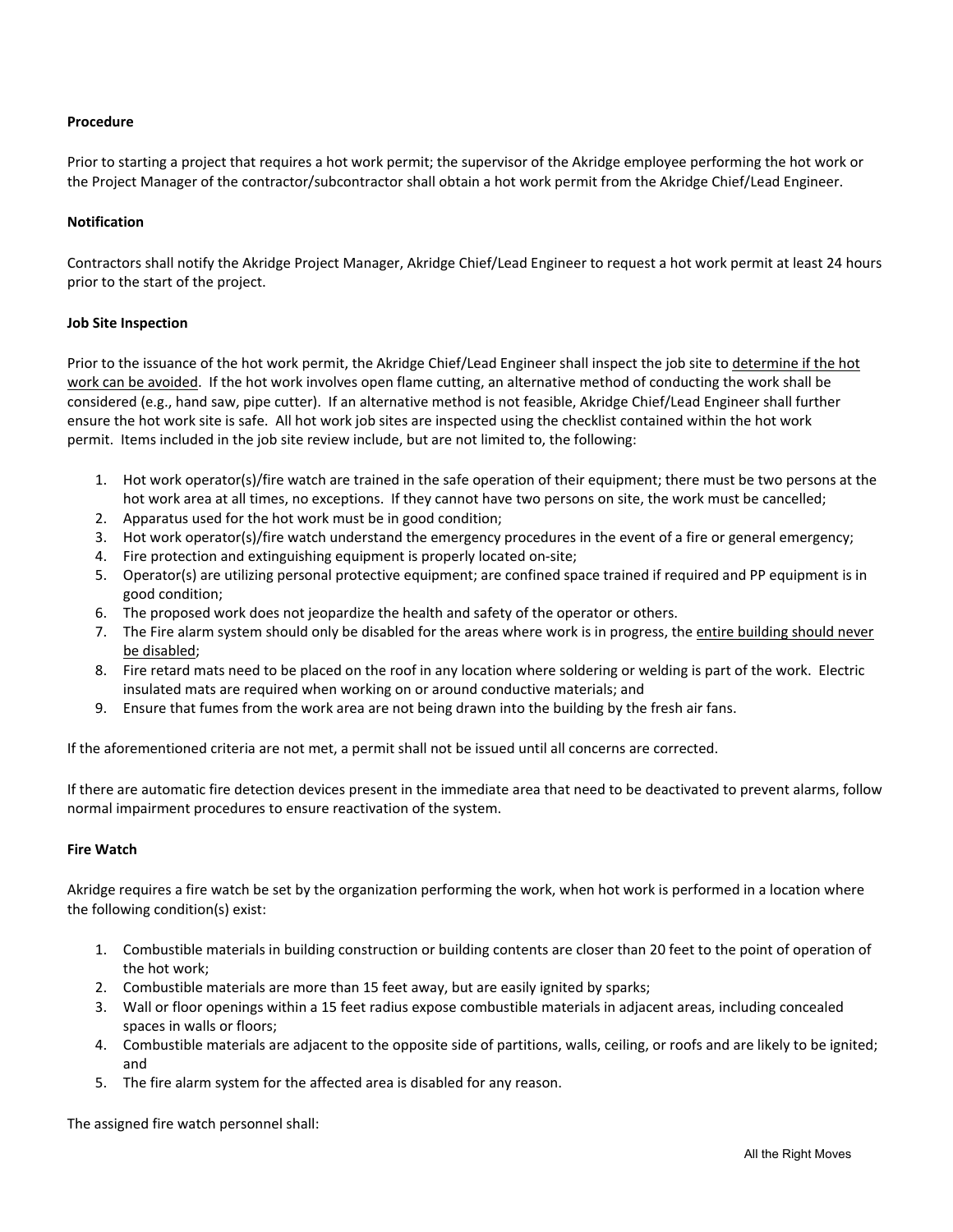- 1. Be aware of the inherent hazards of the work site;
- 2. Ensure safe conditions are maintained during the hot work operation;
- 3. Have the authority to stop the hot work operations if unsafe conditions develop;
- 4. Have fire extinguishing equipment immediately available and be trained on how to use it; and
- 5. Activate emergency response in the event of a fire.

The fire watch shall be maintained during all breaks and one hour after completion of the hot work operation in order to detect and extinguish smoldering fires on the floors above, below and adjacent to the hot work site if applicable.

#### **Permit Posting**

The hot work permit must be completed in duplicate. One copy shall be retained and filed by the Chief/Lead Engineer in the building construction files and the second copy shall be posted in a visible location within the hot work site near the hot work equipment.

#### **Prohibitions**

Propane gas shall be limited in use in any hot work in any occupied Akridge building. Hot work shall not be permitted in the following areas until the conditions prohibiting hot work have been modified:

- 1. In the presence of explosive atmospheres, or in situations where explosive atmospheres may develop inside contaminated or improperly prepared tanks or equipment which previously contained flammable liquids;
- 2. In areas with an accumulation of combustible debris, dust, lint and oily deposits;
- 3. In areas near the storage of exposed, readily ignitable materials such as combustibles;
- 4. On a container such as a barrel, drum or tank that contained materials that will emit toxic fumes when heated; and
- 5. Confined spaces. Confined spaces are special circumstances that require specifically trained personnel. Akridge personnel are not qualified to perform this work. All work in confined spaces must be supervised by a qualified contractor and coordinated with the building Akridge Chief/Lead Engineer.

#### **Protective Equipment**

The welder shall be equipped with protective devices and/or apparel as indicated on the permit or as listed below:

- 1. Portable and/or mechanical ventilation capable of keeping the levels of fumes, dust and gases below the thresholds established in the Occupational Safety and Health Administration's (OSHA) Permissible Exposure Limits (PELs). If local exhaust or general ventilation are not available and fume, dust and gas generation is high, respirators shall be used.
- 2. Gloves, apron and/or jacket that are made of a material that is an insulator from heat and electricity.
- 3. Welders helmets equipped with proper filter plate and cover lenses.
- 4. Respiratory protection (NOTE: No employee or worker shall be issued or be required to use a respirator until that employee has been properly certified for the use of such equipment by the issuing authority. Proof of such certification may be required.
- 5. Screens to protect persons not properly protected from the visual effects of viewing arc welding or cutting and during gas or oxygen cutting or welding.

#### **Storage of Equipment**

Personnel performing hot work will insure that equipment and supplies are stored in a manner that will prevent the creation of hazardous conditions. For example flammable fuels will be stored in appropriate containers and safety lockers.

#### **Injuries/Exposures**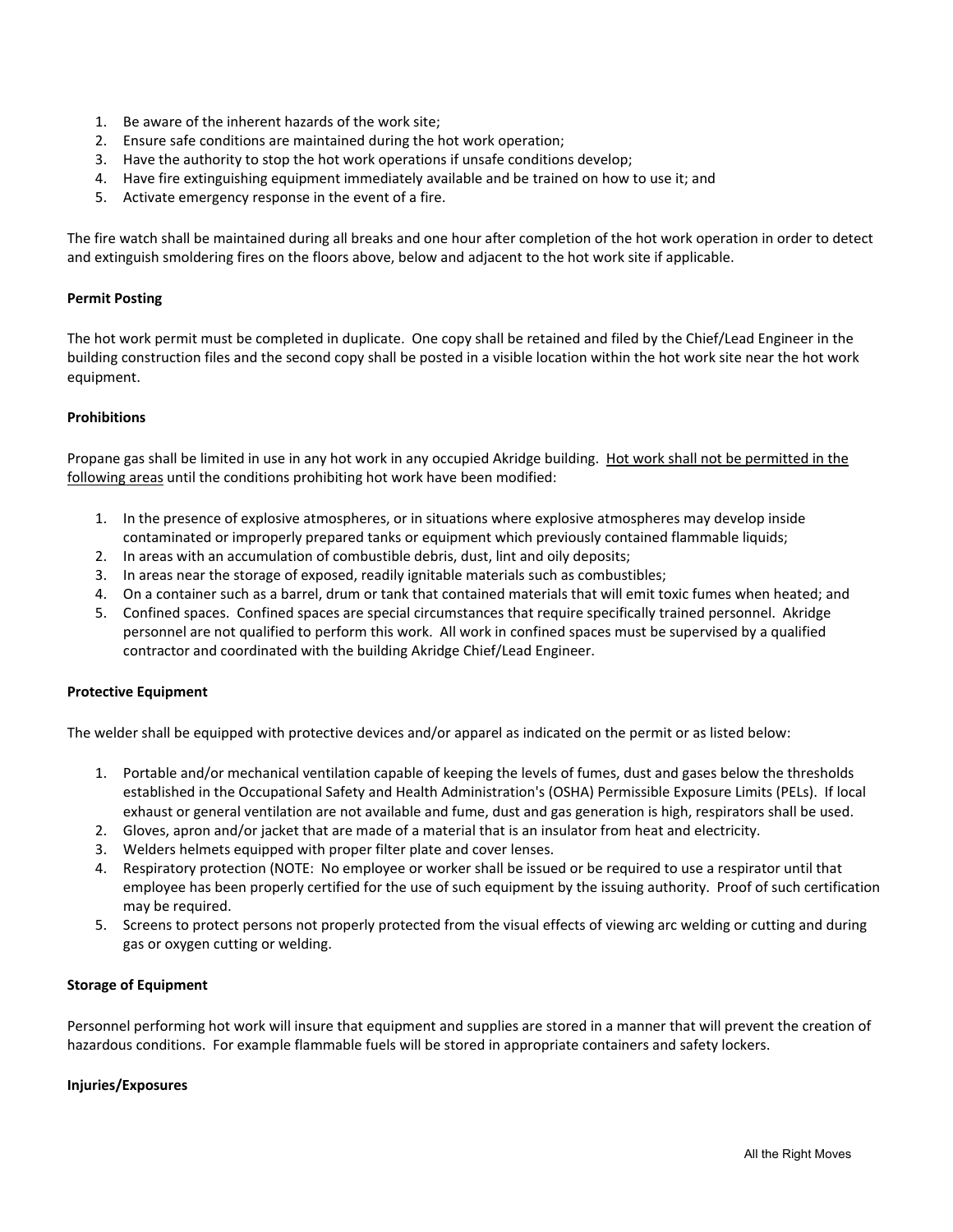If during the performance of assigned duties the welder becomes injured or suspects an occupational exposure occurred, such situations shall be reported to the Akridge Lead/Chief Engineer and Akridge Construction Manager, who will then notify the Property Management team.

#### **Education/Training**

Akridge Employees shall be trained on all aspects of this policy.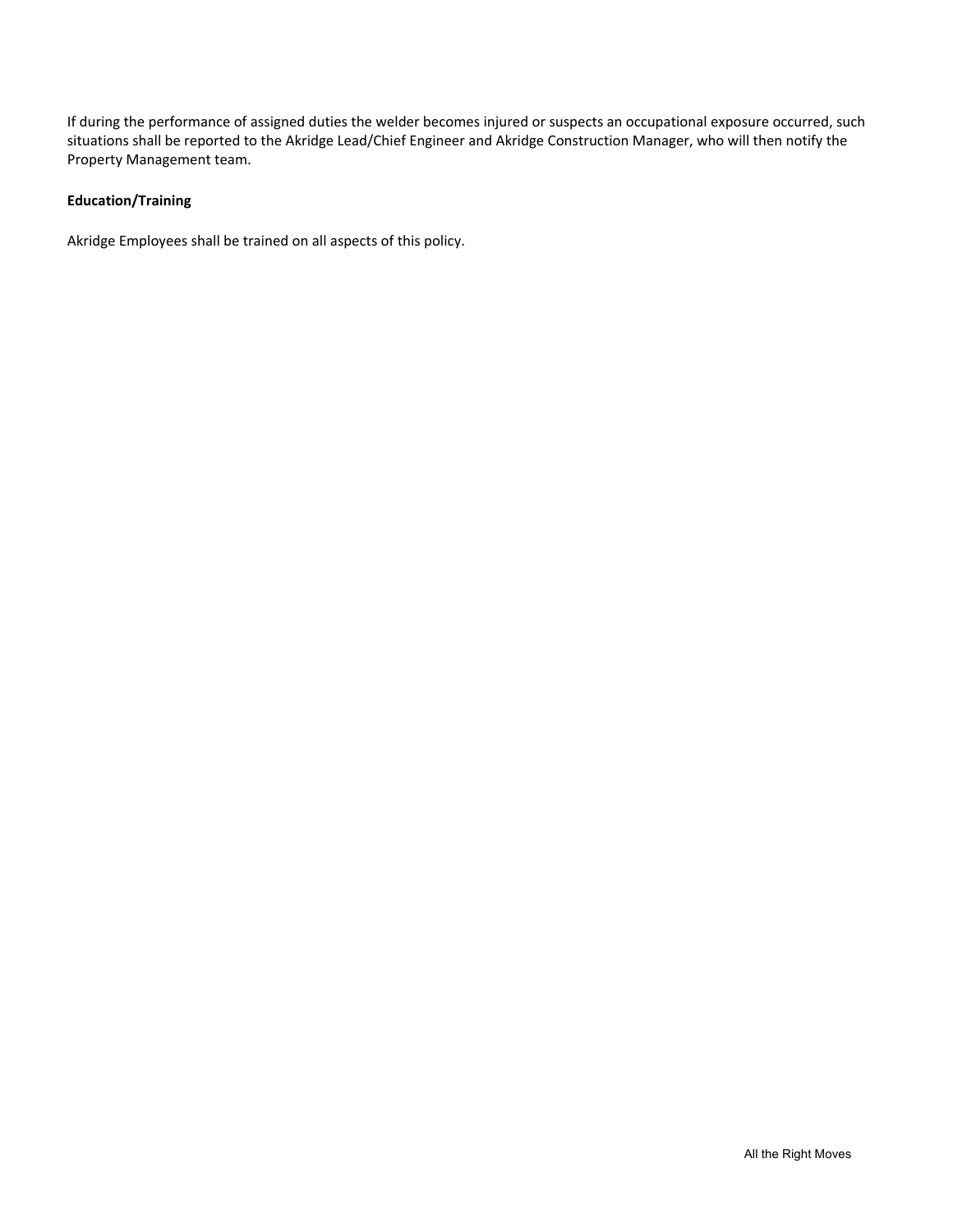### Akridge Companies

BEFORE INITIATING HOT WORK, CAN THIS JOB BE AVOIDED? IS THERE A SAFER WAY?

This Hot Work Permit is required for any temporary operation involving open flames or producing heat and/or sparks. This<br>includes, but is not limited to: Brazing, Cutting, Grinding, And Soldering, Thawing Pipe, Torch Appli

| includes, but is not limited to: Drazing, Cutting, Chinding, And Soldering, Thawing Pipe, Torch Applied Noonng, And Welding. |                                                               |                                                               |  |
|------------------------------------------------------------------------------------------------------------------------------|---------------------------------------------------------------|---------------------------------------------------------------|--|
|                                                                                                                              |                                                               | REQUIRED PRECAUTIONS                                          |  |
| <b>INSTRUCTIONS</b>                                                                                                          |                                                               | <b>CHECKLIST</b>                                              |  |
| 1. Fire safety supervisor:                                                                                                   |                                                               |                                                               |  |
|                                                                                                                              | A. Verify precautions listed at right (or do not proceed      | Available sprinklers, hose streams and extinguishers are      |  |
| with the work).                                                                                                              |                                                               | in service/operable.                                          |  |
| B. Complete and retain this permit.                                                                                          |                                                               | Hot Work equipment in good repair.                            |  |
|                                                                                                                              |                                                               | Requirements within 10 m (35 ft.) of work                     |  |
|                                                                                                                              |                                                               | Flammable liquids, dust, lint and oily deposits removed.      |  |
| HOT WORK BEING DONE BY:                                                                                                      |                                                               | Explosive atmosphere in area eliminated.                      |  |
| <b>NEMPLOYEE</b>                                                                                                             |                                                               | Floors swept clean.                                           |  |
| OONTRACTOR:                                                                                                                  |                                                               | Combustible floors wet down, covered with damp sand or        |  |
|                                                                                                                              |                                                               | fire-resistive sheets.                                        |  |
|                                                                                                                              |                                                               | Remove other combustibles where possible. Otherwise           |  |
|                                                                                                                              |                                                               | protect with fire-resistant tarpaulins or metal shields.      |  |
| DATE:                                                                                                                        | JOB NO.                                                       | All wall and floor openings covered.                          |  |
|                                                                                                                              |                                                               | $\Box$ Fire resistant tarpaulins suspended beneath work.      |  |
| LOCATION/BUILDING & FLOOR:                                                                                                   |                                                               | Work on walls or ceilings/enclosed equipment                  |  |
|                                                                                                                              |                                                               | $\Box$ Construction is noncombustible and without combustible |  |
|                                                                                                                              |                                                               | covering or insulation.                                       |  |
| NATURE OF JOB:                                                                                                               |                                                               | Combustibles on other side of walls moved away.               |  |
|                                                                                                                              |                                                               | □ Danger exist by conduction of heat into another area.       |  |
|                                                                                                                              |                                                               | $\Box$ Enclosed equipment cleaned of all combustibles.        |  |
| NAME OF PERSON DOING HOT WORK:                                                                                               |                                                               | Containers purged of flammable liquids/vapors.                |  |
|                                                                                                                              |                                                               | Pressurized vessels, piping and equipment removed from        |  |
|                                                                                                                              |                                                               | service, isolated and vented.                                 |  |
| I verify the above location has been examined, the                                                                           |                                                               | Fire watch/hot work area monitoring                           |  |
| precautions checked on the Required Precautions Checklist                                                                    |                                                               | $\Box$ Fire watch will be provided during and for 30 minutes  |  |
|                                                                                                                              | have been taken to prevent fire, and permission is authorized | after work, including any coffee or lunch breaks.             |  |
| for this work.                                                                                                               |                                                               | $\Box$ Fire watch is supplied with suitable extinguishers.    |  |
|                                                                                                                              |                                                               | $\Box$ Fire watch is trained in use of this equipment and in  |  |
|                                                                                                                              |                                                               | sounding alarm.                                               |  |
| SIGNED (FIRESAFETY SUPERVISOR/OPERATIONS SUPERVISOR):                                                                        |                                                               | Fire watch may be required for adjoining areas above, and     |  |
|                                                                                                                              |                                                               | below.                                                        |  |
|                                                                                                                              |                                                               | Monitor Hot Work area for 30 minutes after job is             |  |
|                                                                                                                              |                                                               | completed.                                                    |  |
| DATE<br>PERMIT                                                                                                               | TIME                                                          | Other precautions taken                                       |  |
| <b>EXPIRES</b>                                                                                                               | AM                                                            | Confined space entry permit required.                         |  |
|                                                                                                                              | P.M.                                                          | Area protected with smoke or heat detection.                  |  |
| NOTE EMERGENCY NOTIFICATION ON BACK OF                                                                                       |                                                               | Ample ventilation to remove smoke/vapor from work             |  |
| FORM. USE AS APPROPRIATE FOR YOUR FACILITY.                                                                                  |                                                               | area.                                                         |  |
|                                                                                                                              |                                                               | □ Lockout/tag-out required.                                   |  |
| THIS PERMIT IS GOOD                                                                                                          |                                                               |                                                               |  |
| FOR ONE DAY ONLY!                                                                                                            |                                                               |                                                               |  |
|                                                                                                                              |                                                               |                                                               |  |

Note: When used in accordance with NFPA 51B, this permit is to be used for, but not limited to, the following: welding, cutting, grinding, open-flame soldering, thawing pipe, and torch-applied roofing. Copyright NFPA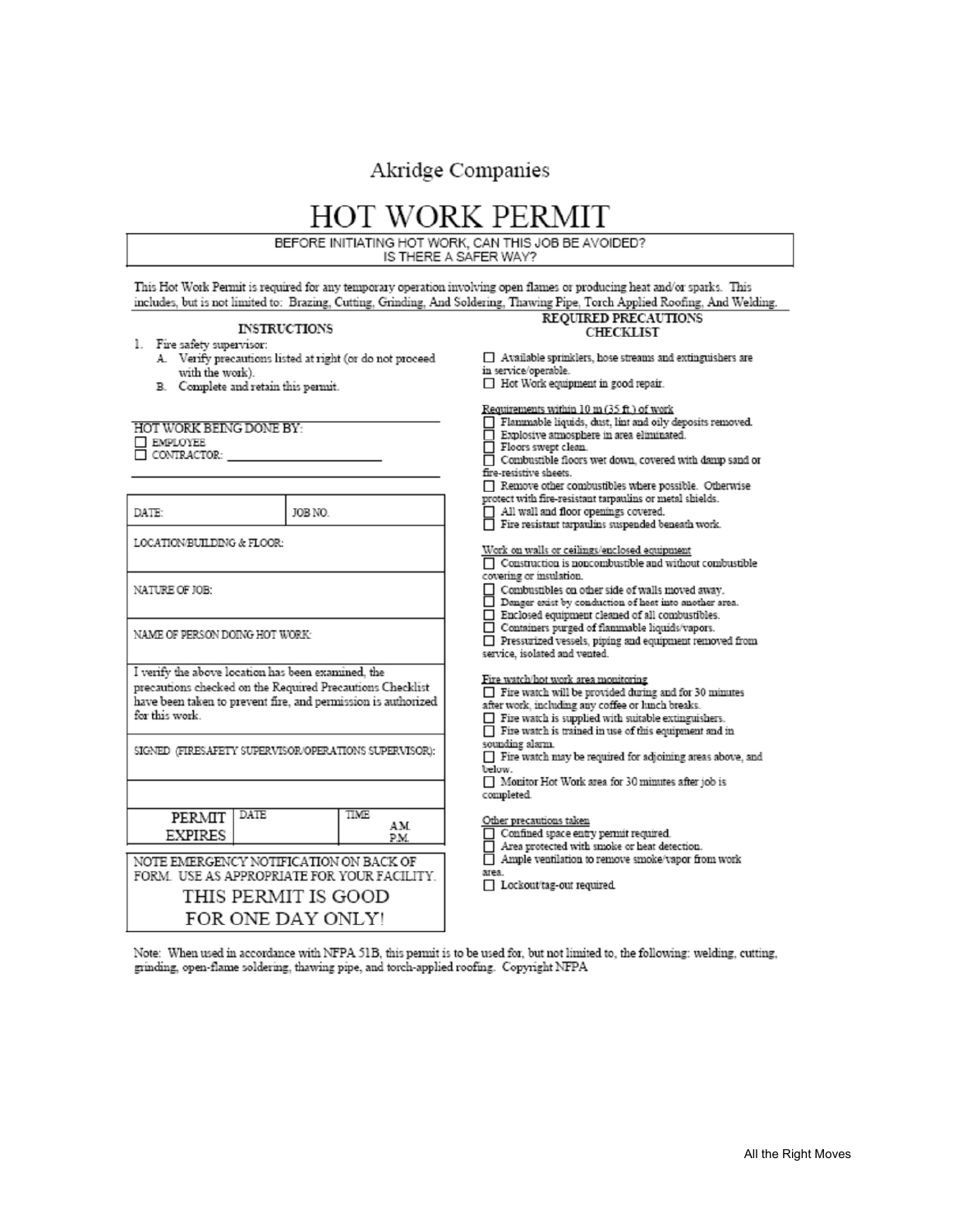### STANDARD DOCUMENT **Exhibit H – Sustainability Guidelines**

**1.** Sustainable Purchasing: Electric‐Powered Equipment (MRc2, Option 1)

**Goal ‐** Minimize environmental impacts of project purchases.

Performance Metrics - Performance will be measured by tracking the percentage by cost of purchases that meet the **applicable sustainability criteria. At least 40% (by cost) of materials purchased for use in the project (including computers, office equipment and appliances) must meet one or more of the criteria listed below.**

**Criteria ‐ Electric‐powered equipment purchased for use in the project must meet one of the following criteria:**

- **Equipment is ENERGY STAR labeled**
- **Equipment replaces conventional gas‐powered equipment**
- **2.** Sustainable Purchasing: Furniture (MRc2, Option 2)

**Goal ‐** Minimize environmental impacts of project purchases.

Performance Metrics - Performance will be measured by tracking the percentage (by cost) of purchases that meet the **applicable sustainability criteria. At least 40% (by cost) of materials purchased for use in the project must meet one or more criteria listed below.**

**Criteria – Furniture purchased for the project must meet at least one of the following criteria:**

- **Contains at least 10% post‐consumer and/or 20% post‐industrial material.**
- **Contains at least 70% material salvaged from off‐site or outside the organization.**
- **Contains at least 70% material salvaged from on‐site, through an internal organization materials & equipment reuse program.**
- **Contains at least 50% rapidly renewable materials.**
- **Contains at least 50% Forest Stewardship Council (FSC) certified wood.**
- **Contains at least 50% materials harvested and processed or extracted and processed within 500 miles of the project.**
- **3.** Sustainable Purchasing: Facility Alteration and Additions (MRc3)

**Goal ‐** Minimize environmental impacts of project purchases.

**Performance Metrics ‐ Performance for this guideline will be measured by tracking the percentage by cost of purchases that meet the applicable sustainability criteria. At least 50% (by cost) of materials purchased for use in the project must meet one or more of the criteria listed below.**

**Criteria – Material purchases for the project must meet at least one of the following criteria:** 

- **Contains at least 10% post‐consumer and/or 20% post‐industrial material.**
- **Contains at least 70% material salvaged from off‐site or outside the organization.**
- **Contains at least 70% material salvaged from on‐site through an internal organization materials and equipment reuse program.**
- **Contains at least 50% rapidly renewable materials.**
- **Contains at least 50% Forest Stewardship Council (FSC) certified wood.**
- **Contains at least 50% materials harvested and processed or extracted and processed within 500 miles of the project.**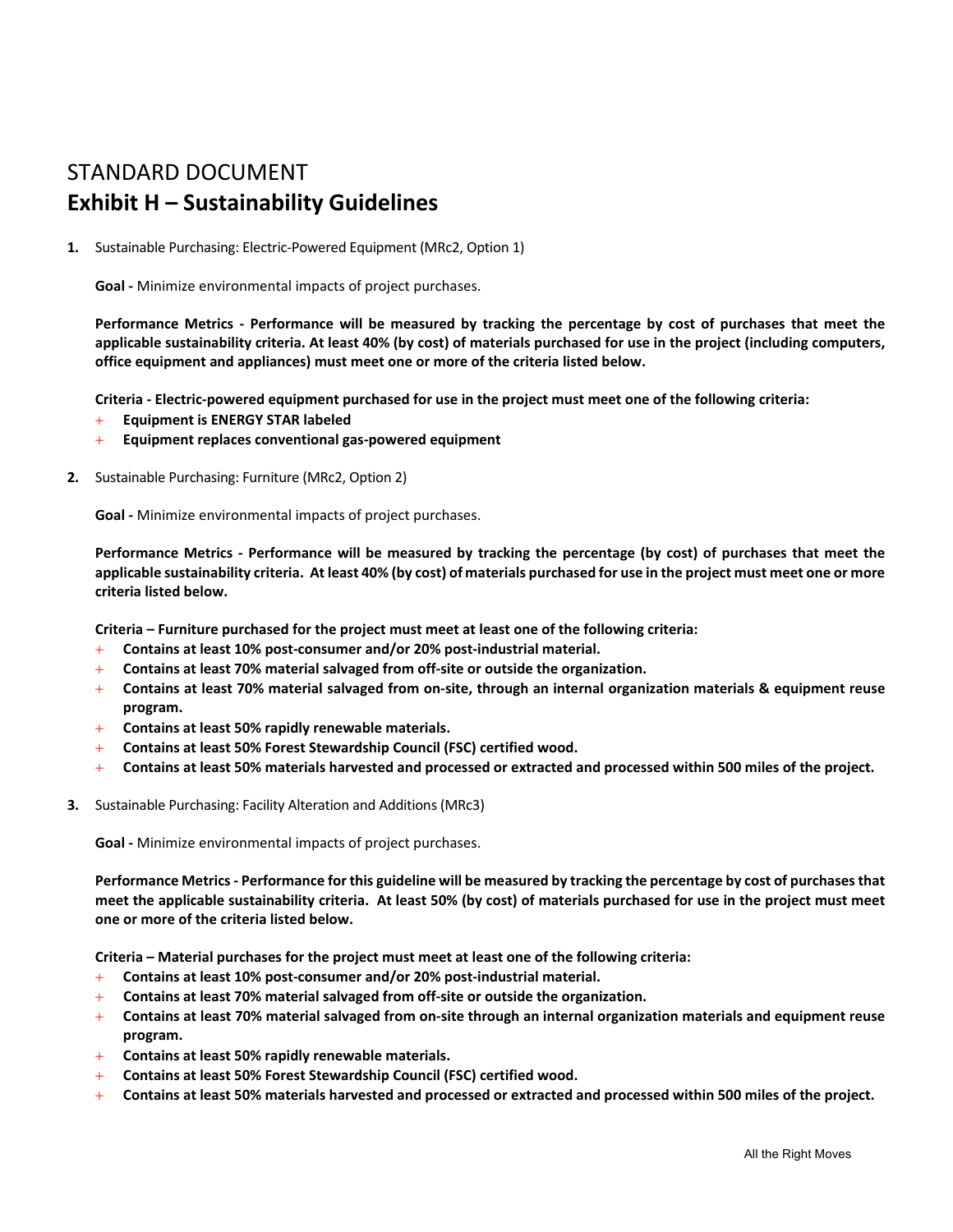- **Adhesives and sealants have VOC content less than the current VOC content limits of South Coast Air Quality Management District (SCAQMD) Rule #1168, or sealants used as fillers that meet or exceed the requirements of the Bay Area Air Quality Management District Regulation 8, Rule 51.**
- **Paints and coatings have VOC emissions that do not exceed the VOC and chemical component limits of Green Seal's Standard GS‐11 requirements.**
- **Non‐carpet finished flooring is FloorScore‐certified and constitutes a minimum of 25% of the finished floor area.**
- **Carpet meets the requirements of the CRI Green Label Plus Carpet Testing Program.**
- **Carpet cushion meets the requirements of the CRI Green Label Testing Program.**
- **Composite panels and agrifiber products contain no added urea‐formaldehyde resins.**
- **4.** Sustainable Purchasing: Reduced Mercury in Lamps (MRc4)

**Goal ‐** Minimize environmental impacts of project purchases.

**Performance Metrics ‐ Performance for this guideline will be measured by using the picogram per lumen‐hour of the lamps purchased for** the project. **Of all the mercury containing lamps purchased for the project, at least 90% (as measured by the number of lamps) must meet the overall target for mercury content of less than 90 picograms per lumen‐hour.**

**Criteria ‐** Where practical, high efficiency rather than incandescent lamps will be used in the project.

- A Lighting Purchasing Plan for mercury containing lamps will be prepared and updated as necessary. The plan must minimize the weighted average mercury content (in picograms per lumen‐hour) of all mercury containing lamps used in the project. The weighted average mercury content (in picograms per lumen‐hour) of all lamps included in the plan must be 90 picograms per lumen‐hour or less.
- Screw‐based, integral compact fluorescent lamps (CFL's) will be excluded from the performance calculation if they comply with voluntary industry guidelines for maximum mercury content published by the National Electrical Manufacturers Association (NEMA).

#### **5. Solid Waste Management: Facility Alterations and Additions Recycling (MRc9)**

Goal - Divert construction and demolition waste from disposal to landfills and incineration facilities. Redirect recyclable recovered resources to the manufacturing process and reusable materials to appropriate sites. **\***

#### **Performance Metric ‐ Performance for this guideline will be measured by tracking the percentage of waste from the project that is diverted from the waste stream. At least 70% of waste generated from project will be diverted from the waste stream through reuse, recycling, or composting. Contractors and/or waste haulers are responsible for tracking the weight or volume of all recycled or reused waste generated from the project.**

**Criteria ‐** Before the project starts, a construction waste recycling plan designed to achieve the maximum practical level of recycling will be developed.

- $+$  Examples of materials that will be addressed by the plan include, but are not limited to, building components and structures, panels, attached finishes, carpet and floor material, adhesives, sealants, paints and coatings.
- $+$  During the construction performance period of the project, the recycling plan will be implemented.
- $+$  The total amount of construction waste and the total amount of recycled construction waste will be documented.
- **At least 70% of waste generated from project will be diverted from the waste stream through reuse, recycling, or composting.**
- **\*** See the attached *Solid Waste Management Recycling Building Materials and Construction Waste* guide as part of Exhibit H.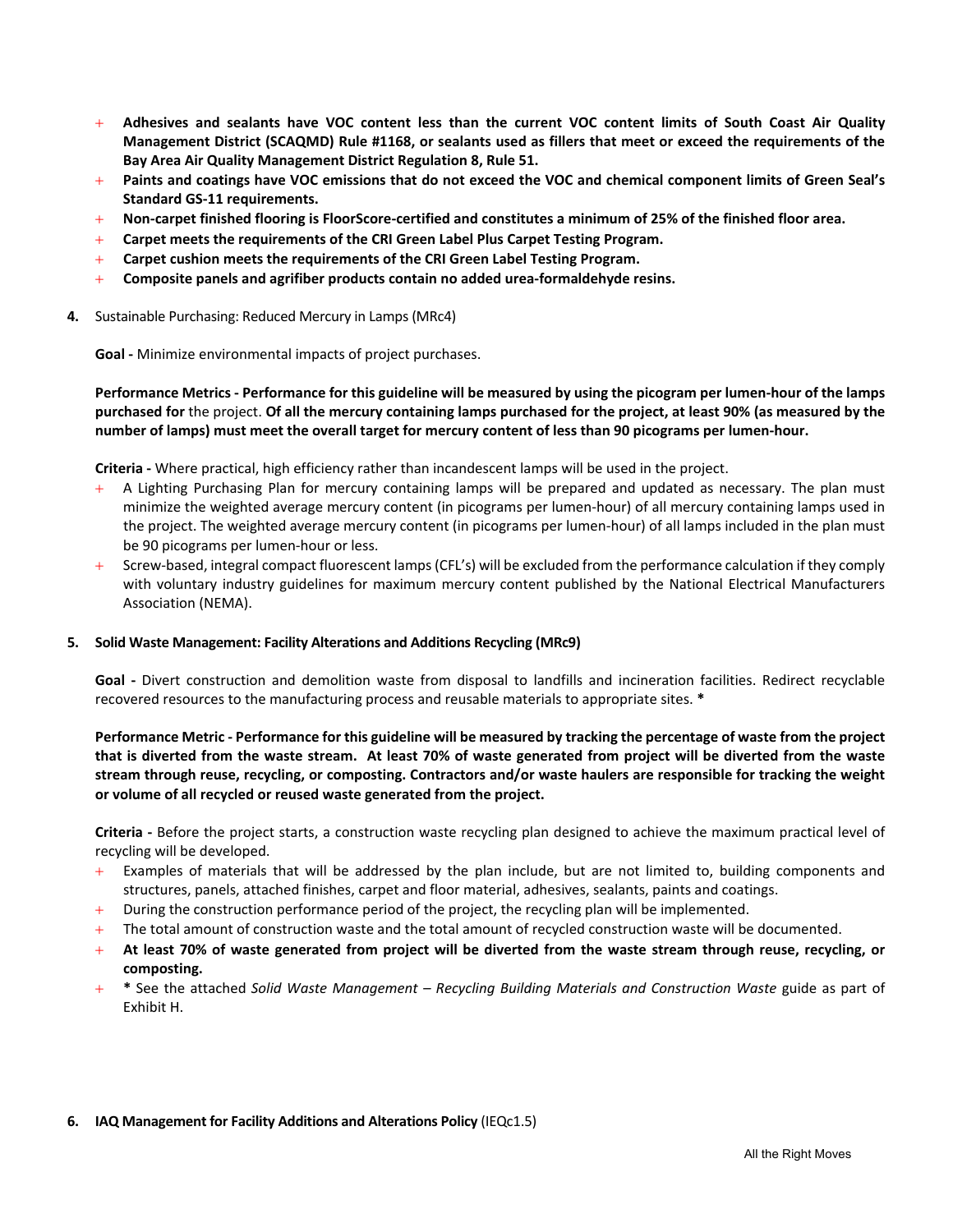**Goal ‐** By adhering to this Indoor Air Quality (IAQ) Management Plan for construction and occupancy phases, contractors will strive to **limit indoor air quality problems in the building resulting from construction or renovation projects and to sustain the comfort and well‐being of occupants and construction workers.**

**Guidance For Resources and Implementation ‐** The contractors will develop, implement and adhere to an Indoor Air Quality (IAQ) Management Plan for construction and occupancy phases of the building that meets or exceeds, during construction, the recommended Design Approaches of the Sheet Metal and Air Conditioning National Contractors Association (SMACNA) IAQ Guideline for Occupied Buildings under Construction, 2<sup>nd</sup> Edition 2007, ANSI/SMACNA 008-2008 (Chapter 3).

#### **Criteria ‐ Evaluation of the program is based on successful completion of the above procedures as well as occupant feedback and information.**

- Contractor prepares, submits, and observes IAQ Management Plan for Construction and Preoccupancy phases.
- $+$  Protect all existing HVAC equipment from dust and odors generated by demolition and construction and isolate construction area from occupied spaces to prevent contamination. Close off or install and maintain temporary filter media (MERV 8 or better) at all air returns between construction area and occupied areas of the building
- Implement cleaning procedures to control contaminants in building spaces and protect porous stored/installed materials from moisture.
- $+$  Specify and install finish materials that have low or no toxicity.
- + Schedule construction activities to minimize or eliminate environmental impact and disruption of operations in the occupied areas of the building.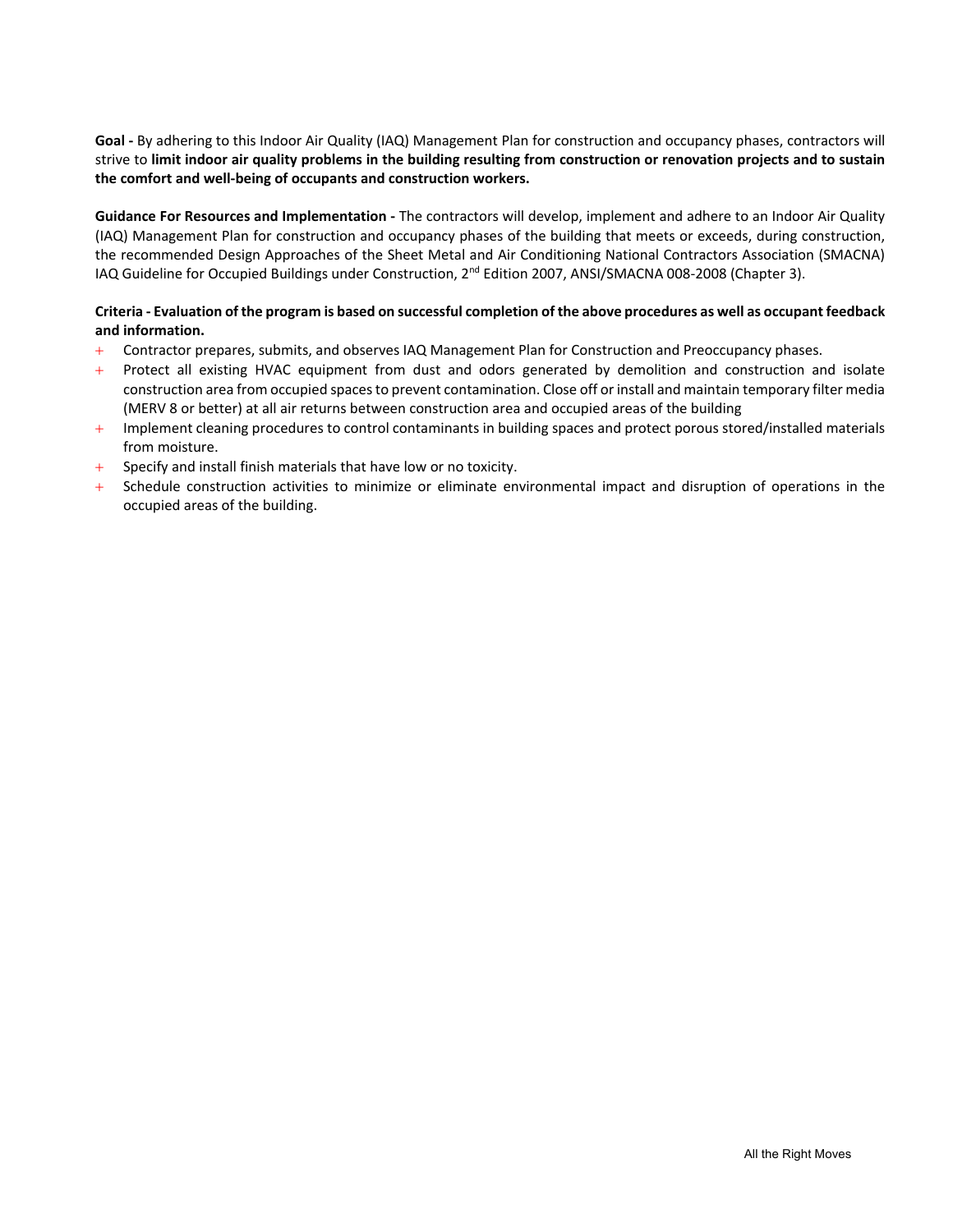#### **SOLID WASTE MANAGEMENT**

#### **Recycling Building Materials and Construction Waste**

Akridge is a full‐service, commercial real estate firm in Washington, DC that endeavors to lead the industry in innovative sustainability practices. Akridge has an established history with important contributions to the Washington, DC region – from the way the company develops its project portfolio, to the creative ways the management team operates and maintains buildings, to the organizations Akridge supports.

These efforts are a part of Akridge's BUILDING **SUSTAINABILITY** initiative which is a comprehensive program to increase the sustainability of the company and the buildings we operate. This initiative ensures that we incorporate environmentally responsible practices that effectively reduce our footprint throughout all of our service offerings and operations.

To achieve our sustainability goals, we have focused our efforts on the core areas that contribute to our footprint. Akridge creates, implements, and measures sustainable strategies across these areas. The five core areas that drive our continuous improvements are:



Among other initiatives, responsible collection, removal, and recycling of building materials and construction waste falls within the third group, "Waste Management." By coordinating construction waste hauling and recycling for tenant build‐outs, major renovations, as well as minor maintenance projects, both building occupants and landlords can reduce the environmental impact of buildings and the associated waste.

Examples of materials that can be recycled include, but are not limited to**: building components and structures, panels, attached finishings, doors, cabinetry, trim, wood products, wallboard, framing, drywall, steel, concrete, glazing/windows, façade materials, toilet partitions, masonry, carpet and floor material/finishes, ceiling tiles and grid, cardboard, and insulation.** 

#### **POTENTIAL SERVICE PROVIDERS FOR DC, MD, and VA**

**Industrial Disposal Service (IDS)/Broad Run Recycling Mobius Recycling Services LLC**  9220 Developers Drive Manassas, VA 20109 Vienna, VA 22182 www.broadrunrecycling.com https://www.mobius‐recycling.com/

**Brandywine Disposal NoVa Waste**  *\*This is a different company than Brandywine Realty Trust*  3730 Greentree Lane 5800 Sheriff Road **Dumfries**, VA 22026 Fairmount Heights, MD 20743 www.novawaste.com http://brandywineco.com/brandywine‐disposal‐inc/

**EAI – Environmental Alternatives, Inc. Selective Demolition and Hauling LLC**  24024 Frederick Road 8340‐A Beechcraft Avenue Clarksburg, MD 20871 Gaithersburg, MD 20879 http://eairolloff.com/recycling-services/index.html http://seldemo.com/

**ESI – EnviroSolutions (a.k.a. ETW LLC) Waste Management via Gaithersburg Hauling**  *\*This is a different company than IESI (a.k.a. Progressive)*  8101 Beechcraft Avenue 11220 Assett Loop, Suite 201 Gaithersburg, MD 20879 Manassas, VA 20109 www.wm.com www.esiwaste.com

703.401.7172

#### **Con‐Serv Industries Rodger Brothers Corporation**

P.O. Box 650490 2230 Lawrence Avenue, N.E. Washington, D.C. 20018 www.csidisposal.com www.rodgersbrothers.net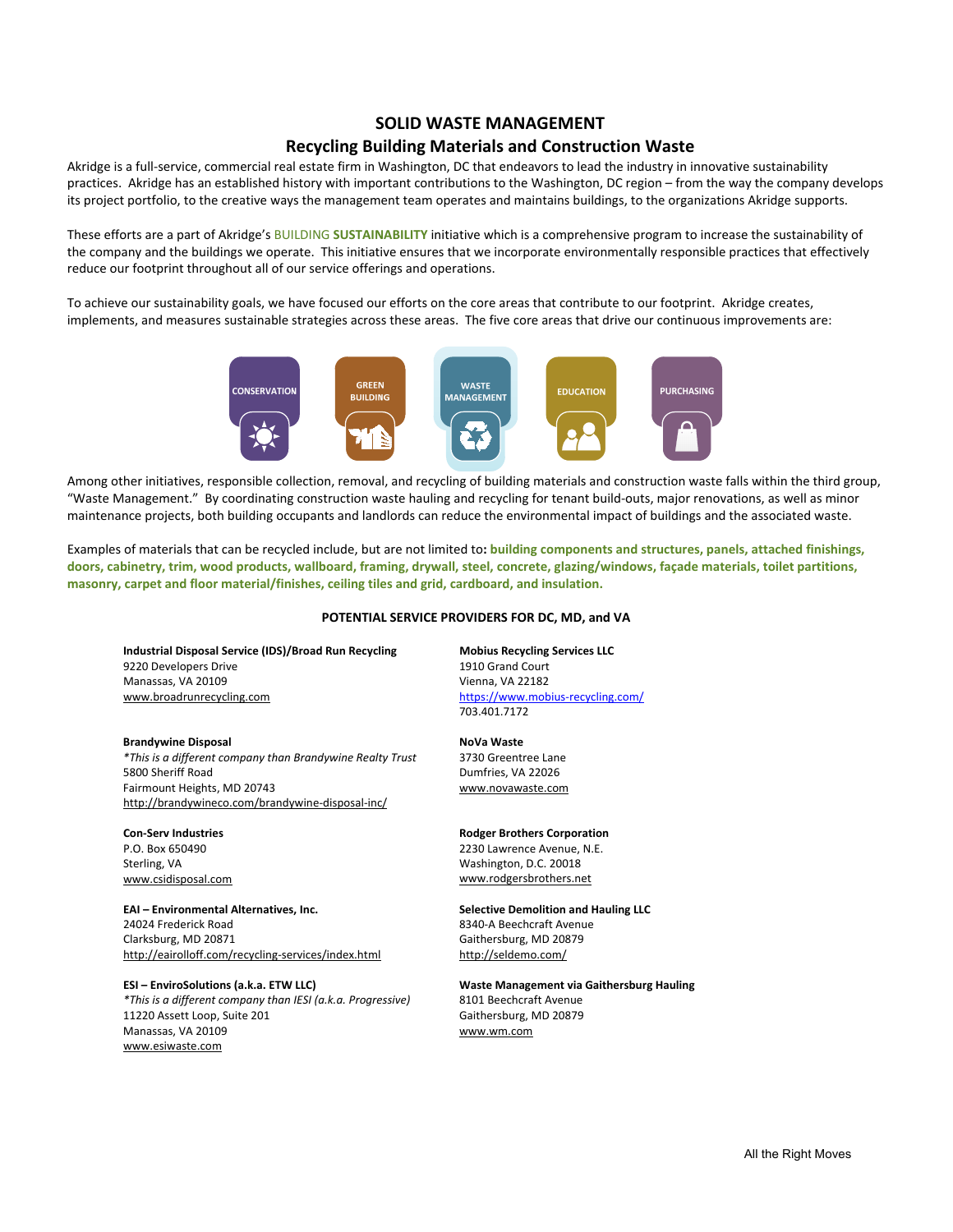### STANDARD DOCUMENT **Exhibit I** *‐* **Akridge Responsible Contractor Policy**

Akridge, for itself and on behalf of its affiliated entities, including those special purpose entities that own real estate projects (the Company), expects that its Vendors will embrace and uphold the commitment to integrity described in the Akridge Responsible Contractor Policy (the "Policy") and embodied by the Akridge company culture.

"Vendor" describes any firm or individual that provides a product or service to the Company or indirectly to any of its Clients. "Clients" include tenants in Company buildings, authorized guests of tenants in Company buildings, other Company Vendors, Company employees and authorized guests of the Company. The Company understands that Vendors are independent entities; however, the business practices and actions of a Vendor may significantly impact and/or reflect upon the Company, its reputation and its brand, which is one of the Company's most important assets. Because of this, the Company expects all Vendors and their employees, agents and subcontractors (Representatives) to adhere to the Akridge Responsible Contractor Policy. All Vendors should educate their Representatives to ensure they understand and comply with the Policy. The Policy will be accessible on the Company website at www.akridge.com and Vendors should periodically review the website to become familiar with any modifications the Company makes to the Policy, which modifications will become part of any renewal of the Vendor's contract with the Company (in the absence of an earlier amendment incorporating such modification).

Failure of a Vendor to comply with this Policy may be sufficient cause for the Company to exercise its right to revoke a Vendor's "approved" status. If the Company determines that a Vendor has violated the Policy, it may elect to terminate its relationship with the Vendor or require the Vendor implement corrective action. If corrective action is advised but not taken, the Company may suspend placement of future orders with Vendor and/or terminate current work.

#### **LEGAL AND REGULATORY COMPLIANCE PRACTICES**

All Vendors and their Representatives shall conduct their business activities in full compliance with applicable laws and regulations while conducting business with and/or on behalf of the Company. In addition to any specific obligations under the Vendor's agreement with the Company, all Vendors and their Representatives shall, without limitation:

• Conduct business in full compliance with antitrust and fair competition laws that govern the jurisdictions in which they conduct business.

• Recognize that the Company places a priority on sustainable business practices including using environmentally responsible materials, recycling practices, and energy conservation and, therefore, at a minimum, comply with all applicable environmental laws and regulations regarding hazardous materials, air emissions, waste and wastewater discharges, including the manufacture, transportation, storage, disposal and release to the environment of such materials, with the understanding that the Company may also require Vendors to adhere to certain other sustainable business practices that are established directly in the Vendor contract.

• Be honest, direct and truthful in discussions with regulatory agency representatives and government officials.

#### **BUSINESS PRACTICES**

Vendors and their Representatives shall conduct their business interactions and activities with integrity and in accordance with their obligations under their specific agreements with the Company. In addition to those obligations, all Company Vendors and their Representatives shall, without limitation:

• Honestly and accurately record and report all business information and comply with all applicable laws regarding their completion and accuracy.

• Create, retain and dispose of business records in full compliance with all applicable legal and regulatory requirements.

• Protect and use responsibly any and all physical and intellectual assets of the Company, including its property, supplies and equipment, which Company assets shall not be used without permission from an authorized Akridge employee.

• Use Company‐provided information technology and systems (including email) only for authorized Company business‐ related purposes.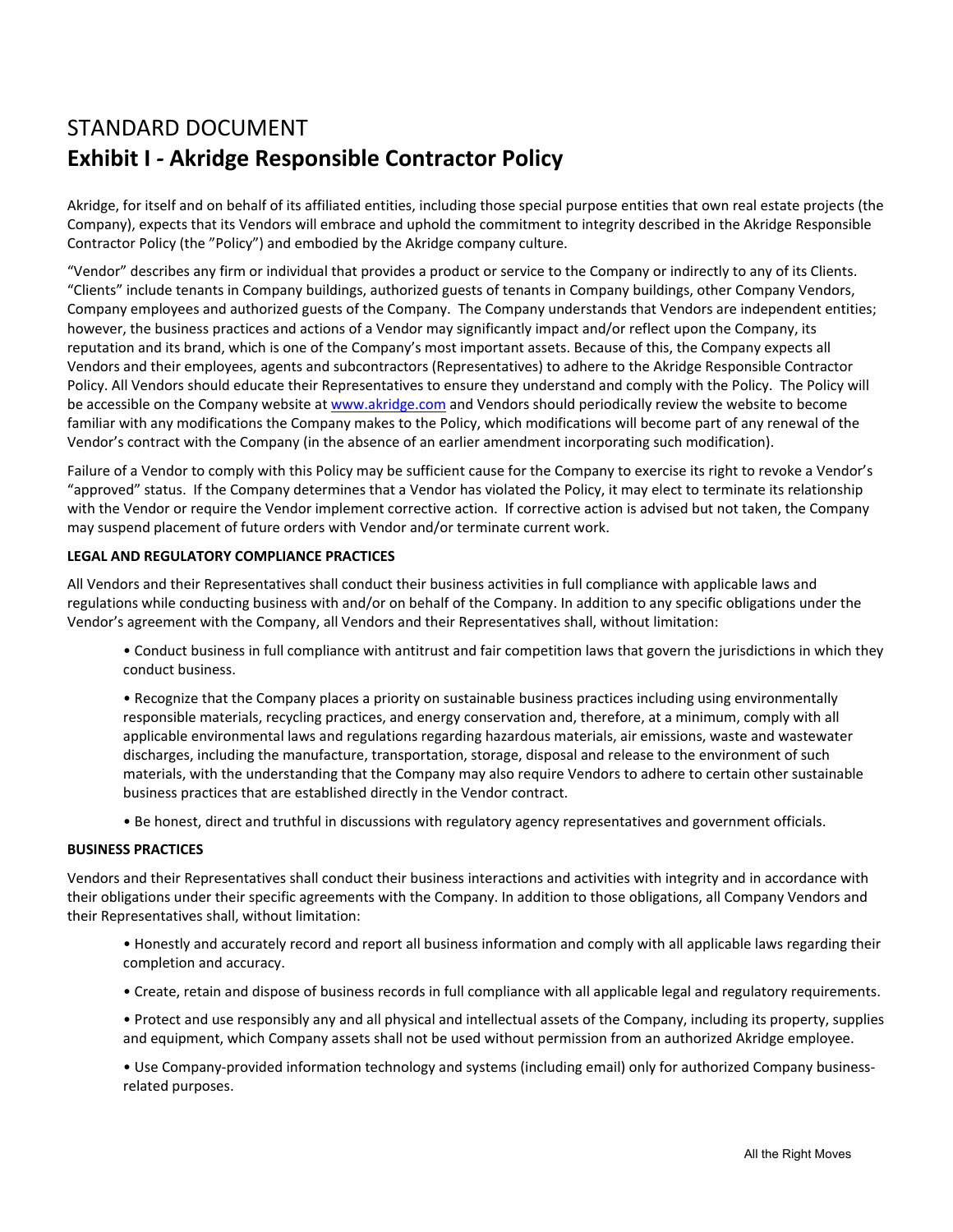● Not use Company-provided technology and/or systems to create, access, store, print, solicit or send any material that is intimidating, harassing, threatening, knowingly false, derogatory, malicious, abusive, sexually explicit or otherwise offensive or inappropriate.

• Comply with and be subject to all Company rules and requirements for maintenance of passwords, confidentiality, security and privacy procedures as a condition of receiving access to the Company's internal corporate network or any and all systems and buildings.

• Comply with the intellectual property ownership rights of the Company and others including but not limited to copyrights, patents, trademarks and trade secrets.

- Use software, hardware and content only in accordance with its associated license or terms of use.
- Not speak to the press on the Company's behalf, whether in a formal interview or otherwise.

• Use good judgment, discretion and moderation when offering gifts or entertainment to Akridge employees, including refraining from violating standard business ethics practices and prohibiting the offer of any bribe, kickback, bartering arrangement for goods or services and/or any other incentive to a Company employee for any reason.

• Not engage in any impropriety or create or suffer to exist any conflict of interest, whether actual, potential or perceived and whether such conflict of interest is of a personal or professional nature.

#### **EMPLOYMENT PRACTICES**

The Company expects its Vendors and their Representatives to share its commitment to human rights and equal opportunity in the workplace. Vendors and their Representatives shall engage in business practices that ensure the provision of a work place in full compliance with the letter and spirit of this standard. Vendors and their Representatives shall provide a safe and healthy work environment and conduct their employment practices in full compliance with all applicable laws and regulations, and shall, without limitation:

• Treat every employee with dignity and respect, including a strict prohibition on any physical, sexual, psychological or verbal harassment or abuse and a refusal to tolerate any form of corporal punishment or psychological or physical coercion.

• Strictly prohibit discrimination in hiring, compensation, access to training, promotion, termination or retirement based on race, national origin, religion, age, disability, gender, marital status, sexual orientation, union membership or political affiliation.

• Provide wages and benefits that are clearly defined and communicated to employees and that (1) comply with all applicable laws and regulations; and (2) constitute "fair wages and benefits" which shall depend on the wages and benefits paid on comparable projects, based upon local market factors including the nature of the project, comparable job or trade classification and the scope and complexity of services provided.

• Comply with all applicable safety and health laws, regulations and practices, including minimizing hazards inherent in the working environment and, when such Vendor or its Representatives is on Company owned, leased or managed property, the Vendor and its Representatives shall comply with all rules and regulations concerning the operation of the property and the interaction with Company Clients.

• Prohibit the use, possession, distribution and sale of illegal drugs.

• Allow Employees to freely terminate their employment after reasonable notice without penalty and without retribution.

• Support a position of neutrality with respect to the legal right of workers to freedom of association and collective bargaining, including the prevention of intimidation or harassment in connection with an employee's peaceful exercise of his or her right to join or refrain from joining any organization.

• Comply with all local minimum working age laws and requirements and not utilize child labor (the higher of the legal minimum working age of the respective region or 16 years of age); while supporting the development of legitimate workplace apprenticeship programs for the educational benefit of younger people.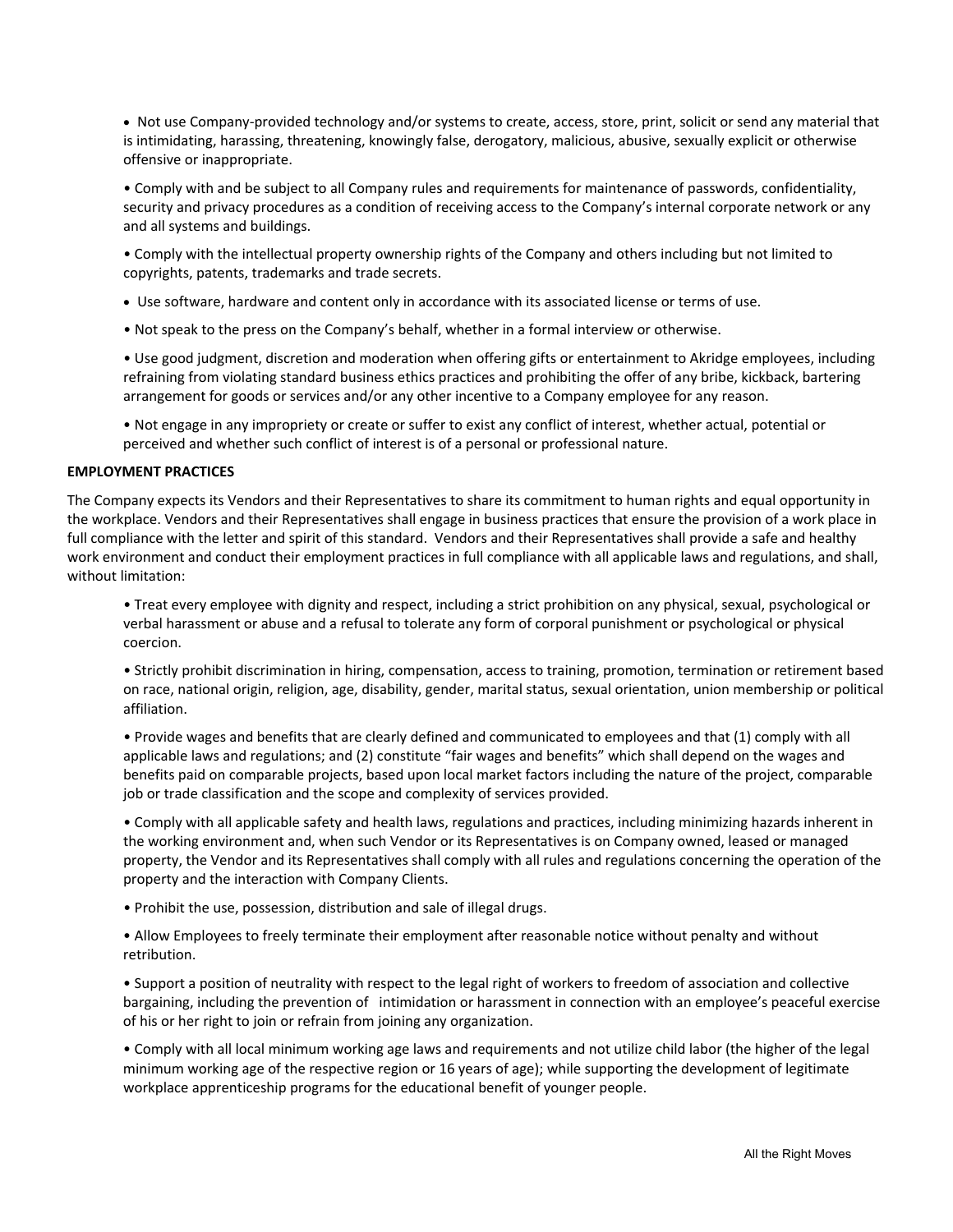• Not require workers to work more than the maximum hours of daily labor set by local laws, ensuring that overtime is voluntary and paid in accordance with local laws and regulations.

• Maintain employee records (including disciplinary records) in accordance with local and national regulations.

#### **AKRIDGE POLICY ON MINORITY AND WOMEN OWNED BUSINESSES**

The Company is committed to developing mutually beneficial business relationships with minority and a woman owned businesses that have the capability to meet or exceed our requirements for products and services and maintains a policy of notifying and actively seeking bids from minority and women owned business enterprises in competitive situations. The Company encourages its Vendors and their Representatives to seek out similar opportunities for minority and women owned businesses.

#### **COMPLIANCE WITH AKRIDGE RESPONSIBLE CONTRACTOR POLICY**

It is the responsibility of the Vendor to understand and comply with and ensure that its Representatives understand and comply with the Akridge Responsible Contractor Policy (as updated from time to time on the Company's website at www.akridge.com), to self‐monitor its compliance with the Policy, and to inform the Company's Ethics Officer (either directly or through its Company contact) if any situation develops that causes the Vendor to operate in violation of the Policy. In addition to any other rights the Company may have under its agreement with Vendor, the Company may request the immediate removal of any Representative who behaves in a manner that is unlawful or in violation of or inconsistent with this Policy or any other Company policy.

#### **NO CREATION OF THIRD‐PARTY RIGHTS**

This Policy does not confer, nor shall it be deemed to confer, any rights on the part of any third party. By way of example (and without limitation), no employee of any Vendor shall have any rights against the Company by virtue of this Policy, nor shall any such employees have any rights to cause the Company to enforce any provisions of this Policy, the decision with respect to any such actions being reserved by the Company in its sole discretion.

#### **REPORTING OF QUESTIONABLE BEHAVIOR OR POSSIBLE VIOLATIONS**

In the case of questionable behavior or possible violation of this Policy, the Vendor or its Representative is encouraged to work with its primary Company contact in resolving a business practice or compliance concern. However, the Company recognizes that there may be times when this is not possible or appropriate. In such instances, please: contact any of the following:

1. Contact the Company's Ethics Officer at 202‐638‐3000.

2. Send an email to the Company's Ethics Officer at: ethicsofficer@akridge.com or

3. Contact a confidential reporting company, to be designated in the contract with the vendor, who will provide anonymous assistance in connection with your concern either by phone or via email.

The Company will not tolerate any retribution or retaliation taken against any individual who has in good faith sought out advice or has reported questionable behavior or a possible violation.

Every Vendor providing service on behalf of the Company, by execution of the contract to which this Policy is attached, is certifying that its labor practices meet or exceed the standards set forth in this Policy. By signing, the Vendor agrees that the Company may take corrective action deemed appropriate in the Company's discretion, up to and including termination of the Vendor relationship, upon notice of any violation of these standards.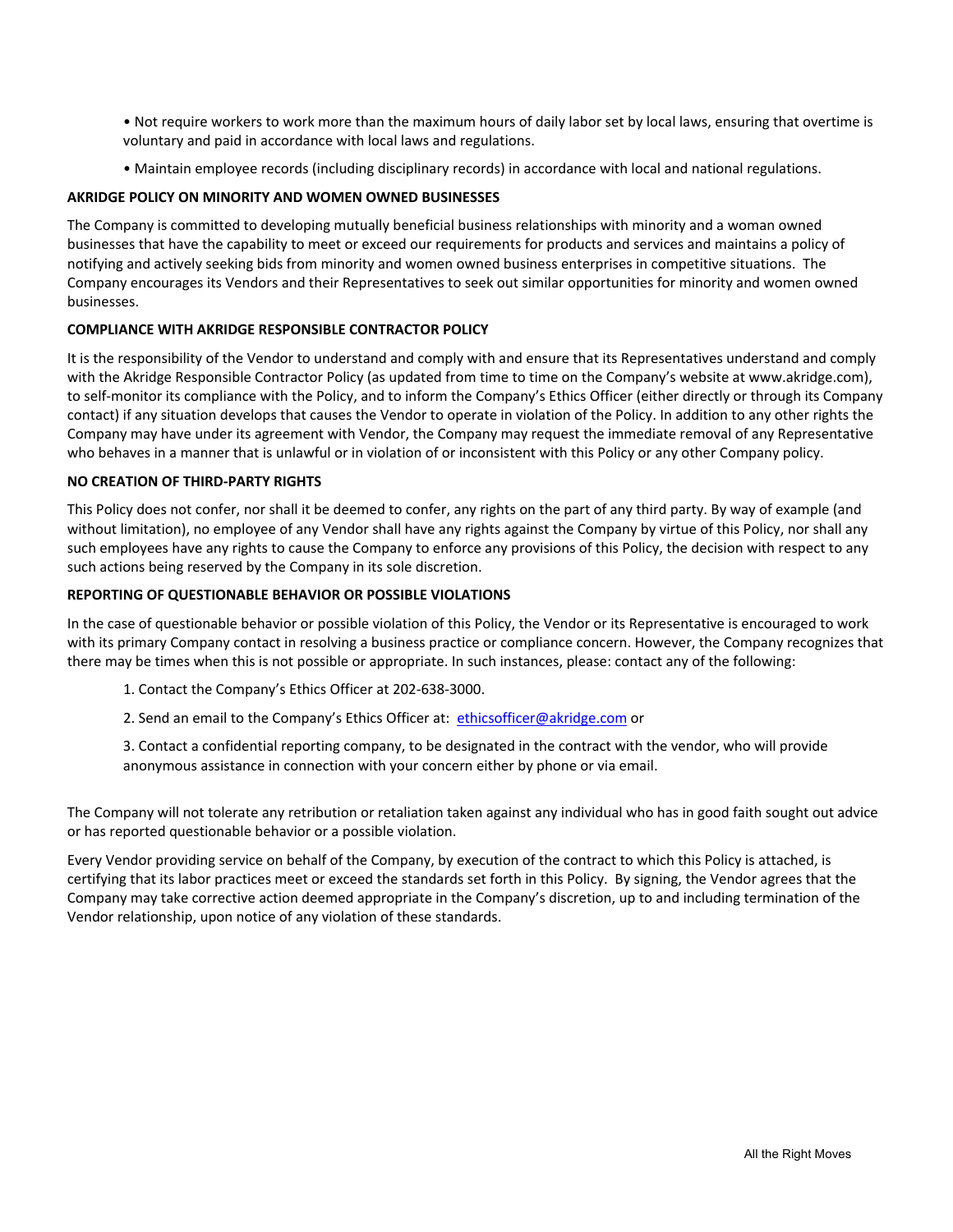### STANDARD DOCUMENT **Exhibit J** *–* **Standards For Tenant Design & Construction**

Tenant shall be responsible for verifying Tenant's Plans against existing as‐built field conditions of the Premises and Building including but not limited to: (1) demising wall locations, (2) floor slab condition, (3) overhead mechanical electrical & plumbing, (4) location of wet stack riser(s), (5) location of electrical room, (6) location of telephone riser and main telephone demarcation room, (7) availability of electrical panel board space, (8) requirement for fire alarm booster panel, (9) base building common area finishes, and (10) as-built conditions of area below Premises.

As part of the design development process, ensure the following items are adequately addressed/included in the Tenant Plans:

- 1. Required construction pre‐requisite documentation includes:
	- a. Landlord approved plans
	- b. Building Rules acknowledgement statement signed by Client and GC
	- c. Copy of building permit
	- d. Project contact list
	- e. List of subcontractors
	- f. Copy of executed construction agreement
	- g. Copy of General Contractor's certificate of insurance
	- h. Approved project schedule
- 2. Tenant/GC is required to use approved Landlord Fire Alarm Contractor for all tie‐ins and programming. Fire Alarm devices to be building standard devices (manufacturer, type & color). Tenant/GC to confirm with Building Engineer.
- 3. Tenant/GC required to use approved Landlord Building Automated Controls Contractor.
- 4. Tenant/GC required to use approved Landlord Roofing Contractor.
- 5. Tenant/GC required to use approved Landlord Security/Access Control Vendor.
- 6. Tenant/GC required to use approved Landlord HVAC Testing & Balancing Agency
- 7. Refer to "All the Right Moves" Exhibit A for building standards, specifications, and approved Landlord vendors/contractors.
- 8. Typical building standard sprinkler head in finished ceilings is concealed recessed type. Tenant/GC to confirm with Building Engineer.
- 9. Ensure Tenant Plans include note/detail for return air transfers at all full height partitions throughout space and from space to common areas and adjacent spaces. Transfer ducts in demising walls shall be hard ducted with 1" sound lining, and installed in a U or Z duct configuration to minimize noise transfer.
- 10. Include notes to comply with the following LEED ® Green Building Operations & Maintenance guidelines:
	- a. Water Efficiency Credit 2 (WEc.2) Additional Indoor Plumbing Fixture and Fitting Efficiency
	- b. Material & Resources Credit 2.1 (MRc.2.1) Sustainable Purchasing Electric Powered Equipment
	- c. Material & Resources Credit 2.2 (MRc.2.2) Sustainable Purchasing Furniture
	- d. Material & Resources Credit 3 (MRc.3) Sustainable Purchasing Facilities Alterations and Additions
	- e. Material & Resources Credit 9 (MRc.9) Solid Waste Management Facilities Alterations and Additions